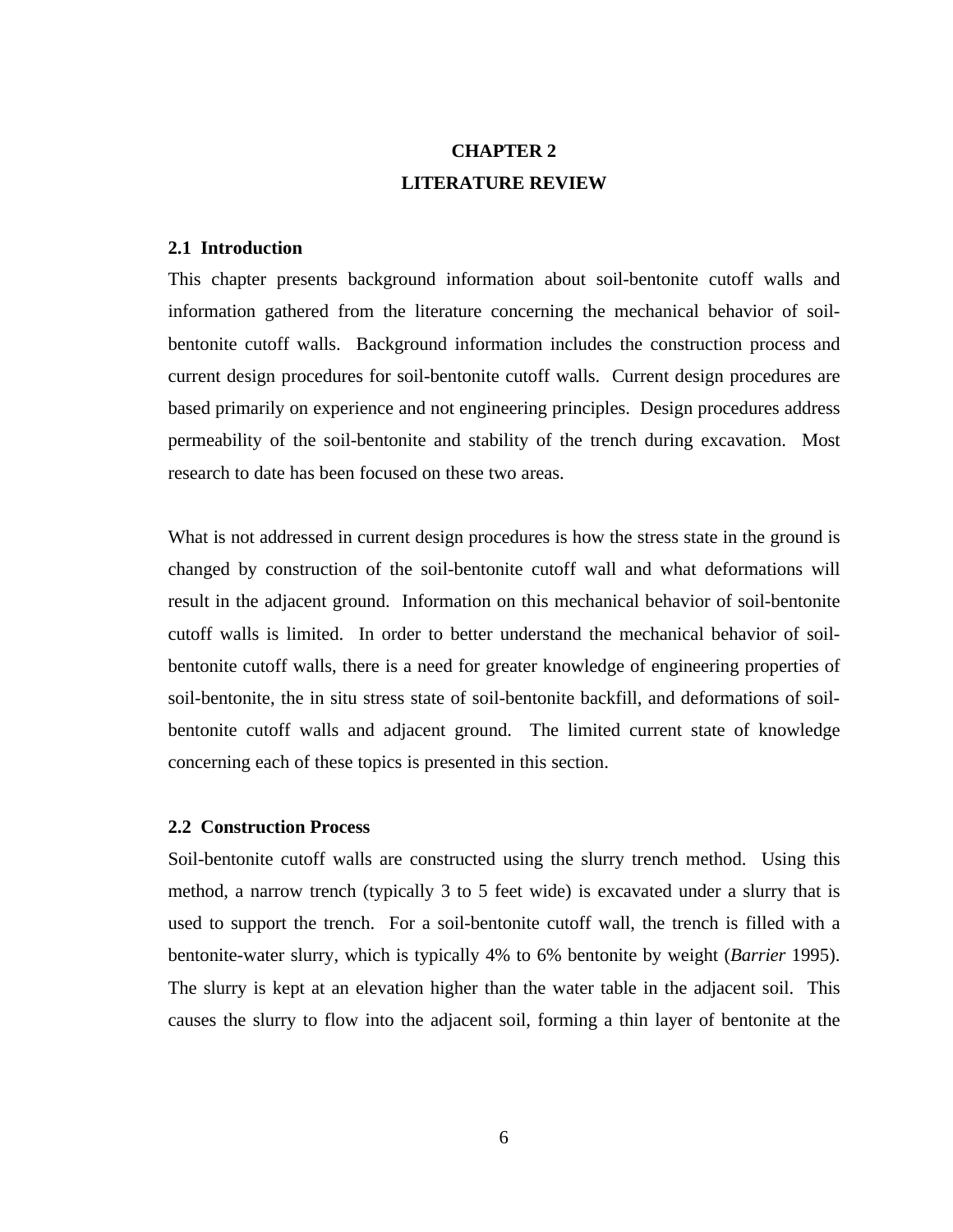trench wall, which is referred to as a "filter cake" (Filz et al. 1997). The lateral pressure from the slurry in the trench acts against the filter cake and provides a stabilizing force.

Excavation of the trench is typically performed with a backhoe with a modified boom to depths of 60 feet, and with clamshells for deeper depths (*Barrier* 1995). As excavation proceeds along one end of the trench, the trench is backfilled with soil-bentonite at the other end. Initially, the soil-bentonite must be placed at the bottom of the trench with a clamshell until the backfill reaches the ground surface and creates a ramp as shown in Figure 2.1. Subsequently, soil-bentonite can be pushed into the trench and be allowed to slide down the slope of the existing backfill. The soil-bentonite displaces the bentonitewater slurry, since it has a higher density, and becomes the final cutoff wall backfill.

The soil-bentonite is a mixture of the soils excavated from the trench and bentonite-water slurry. Off-site soils may also be used if necessary. The soil-bentonite is typically mixed next to the trench with a bulldozer, although a mixing pit or a pugmill may also be used. The soil-bentonite generally has a hydraulic conductivity of  $1x10^{-7}$  to  $1x10^{-8}$  cm/s (*Barrier* 1995).

#### **2.3 Current Design Procedures**

Design of a soil-bentonite cutoff wall first involves establishing the alignment and the depth of the wall. This is determined based on the purpose of the cutoff wall and the site specific geology and hydrology. Soil-bentonite cutoff walls are typically keyed into an impervious layer to prevent seepage under the wall. If an upward gradient exists or can be created, or if contaminants are less dense than water, it may not be necessary to key the wall into an impervious layer; these types of cutoffs are referred to as hanging walls.

The thickness of the wall is typically 2 to 5 ft, which corresponds to typical widths of a backhoe bucket (D'Appolonia 1980). Evans (1993) recommends that if walls will be exposed to high hydraulic head conditions, such as beneath a dam, they should be ana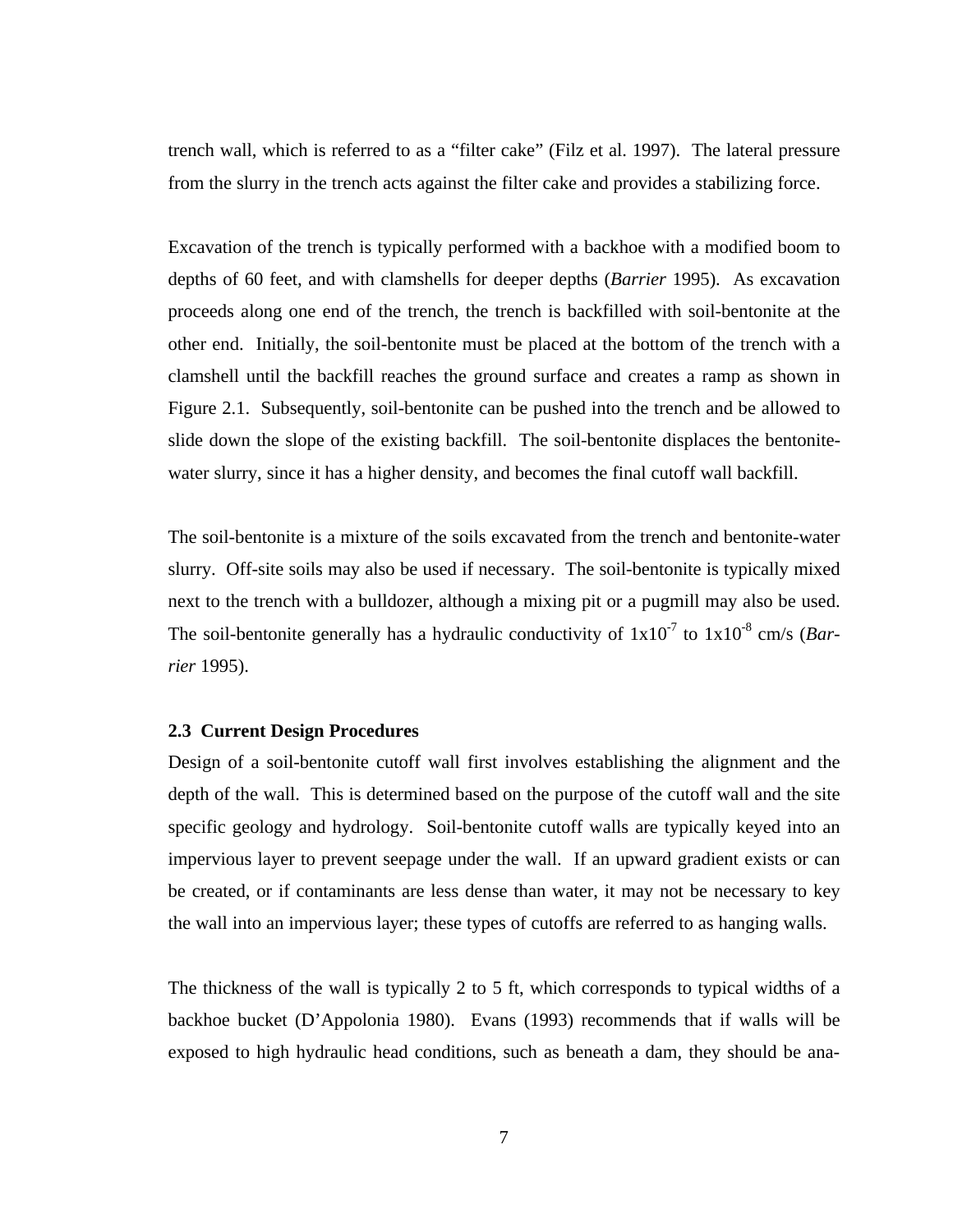lyzed for hydraulic fracture. If hydraulic fracture is a concern, a thicker wall is recommended (Millet et al. 1992). Although detailed design procedures are not available for analysis of hydraulic fracture of soil-bentonite cutoff walls, some rule-of-thumb approaches do exist, such as the U.S. Army Corps of Engineers' recommendation that soilbentonite cutoff walls be at least 0.1 ft wide for every foot of head difference (USACE 1986).

Procedures are fairly well established for analyzing a slurry supported trench (Xanthakos 1994; Adams et al. 1997). The factor of safety against collapse of the trench can be calculated based on the stabilizing effect of the hydrostatic slurry pressure at the trench wall and a Coulomb force equilibrium method (Adams et al. 1997). For the full slurry pressure to act at the trench wall, an impermeable bentonite filter cake must form on the trench wall. If the  $D_{15}$  grain size of the adjacent soil is 0.4 mm or less, a filter cake is likely to form (Filz et al. 1997). It is often assumed that a filter cake will form, and that the trench will be stable provided the slurry in the trench is kept higher than the water table in the adjacent ground and the slurry density is high enough. However, there are cases where failure of the trench has occurred (Morgenstern and Amir-Tahmasseb 1965; Duguid et al. 1971; Puller 1974; Davidson et al. 1992). These failures have been attributed to one or more of the following factors: a sudden rise in groundwater level, a reduction in slurry density due to settling of suspended particles in the slurry, fissures in adjacent clay, and excessive slurry loss through very porous adjacent soils.

In developing specifications for construction of soil-bentonite cutoff walls, emphasis is placed on proper construction quality control. The following items are typically specified: contractor qualifications, bentonite material properties, water properties, bentonitewater slurry properties, soil-bentonite properties, trench excavation procedures, and soilbentonite backfill mixing and placement procedures (USACE 1996). Properties of soilbentonite are typically specified in order to achieve a low hydraulic conductivity cutoff wall. Properties of bentonite-water slurry are typically specified in order to maintain a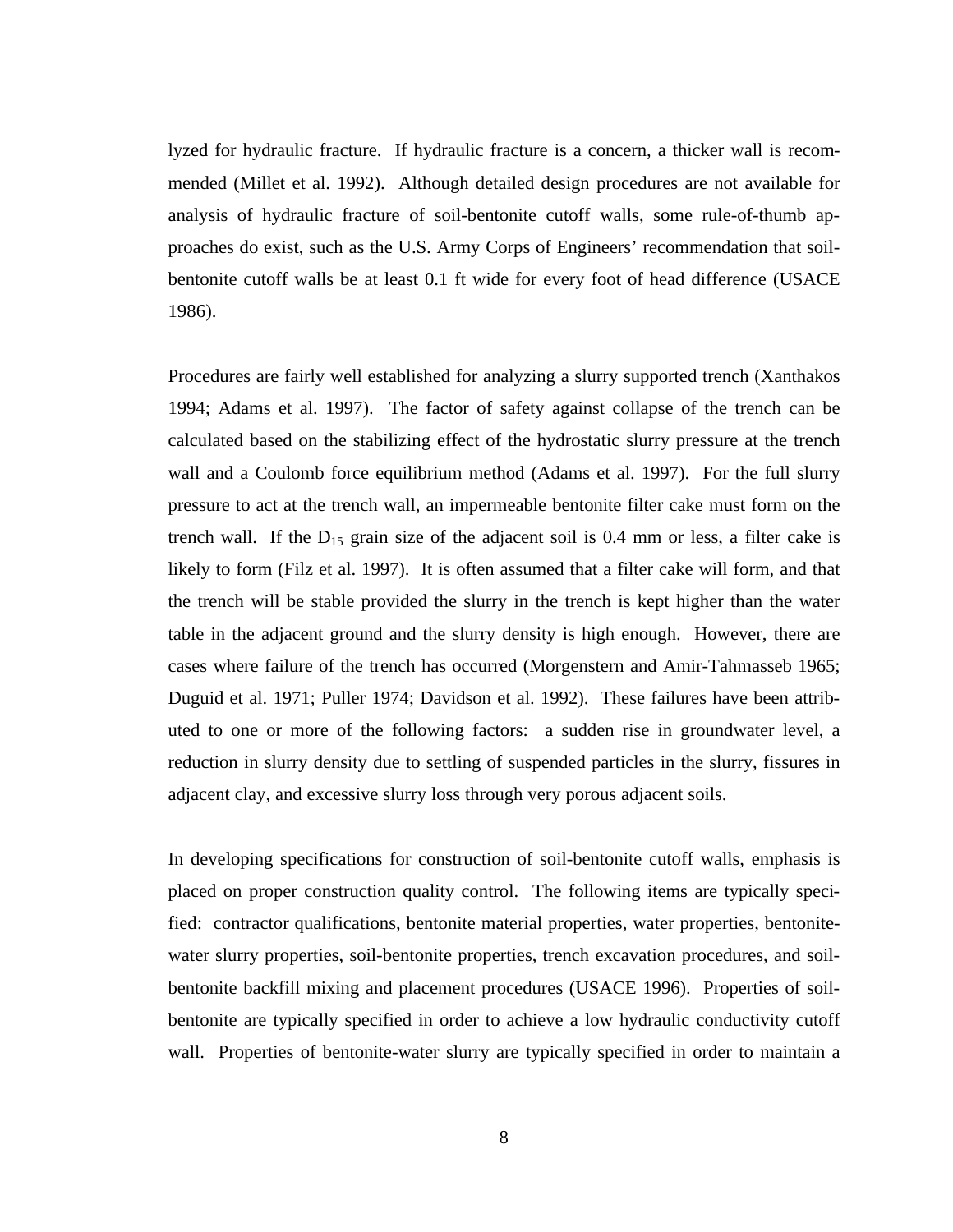stable trench during excavation. Recommended ranges of property values can be found in many references (D'Appolonia 1980; Evans 1991; Millet et al. 1992) and are not reported here. For the most part, the recommended values are based on past experience.

Review of the literature indicates that current design procedures are based on experience in order to achieve a soil-bentonite cutoff wall that is easily constructable, stable, and exhibits a low hydraulic conductivity. Current design procedures do not include consideration of the final state of stress in the soil-bentonite or deformations in adjacent ground.

## **2.4 Engineering Properties of Soil-Bentonite**

This section presents engineering properties of soil-bentonite found in the literature with a focus on deformation and strength properties. There is limited published information on deformation and strength properties. It can be difficult to characterize soil-bentonite in general because soil-bentonite mixtures can vary greatly. One reason for the variation is that soil-bentonite is typically made by mixing material excavated from the trench with bentonite-water slurry, and the excavated material can vary greatly from site to site or even across a particular site.

#### General Properties

A primary goal in designing a soil-bentonite mixture is to provide a cost-effective, low permeability material. In addition, a relatively low compressibility soil-bentonite mixture is desirable in order to prevent excessive settlement in the trench and reduce adjacent ground deformations. There are several recommendations on grain size distributions of the soil-bentonite in order to achieve these goals. D'Appolonia (1980) states that a soilbentonite will have low compressibility if there are enough granular particles to have grain to grain contact. For both low compressibility and low permeability, a well graded material with gravel through clay sized particles is recommended (D'Appolonia 1980; Evans 1991; Millet et al. 1992). D'Appolonia (1980) recommends a granular matrix with 20% to 40% plastic fines and a minimum of 1% bentonite. Evans (1991) recommends a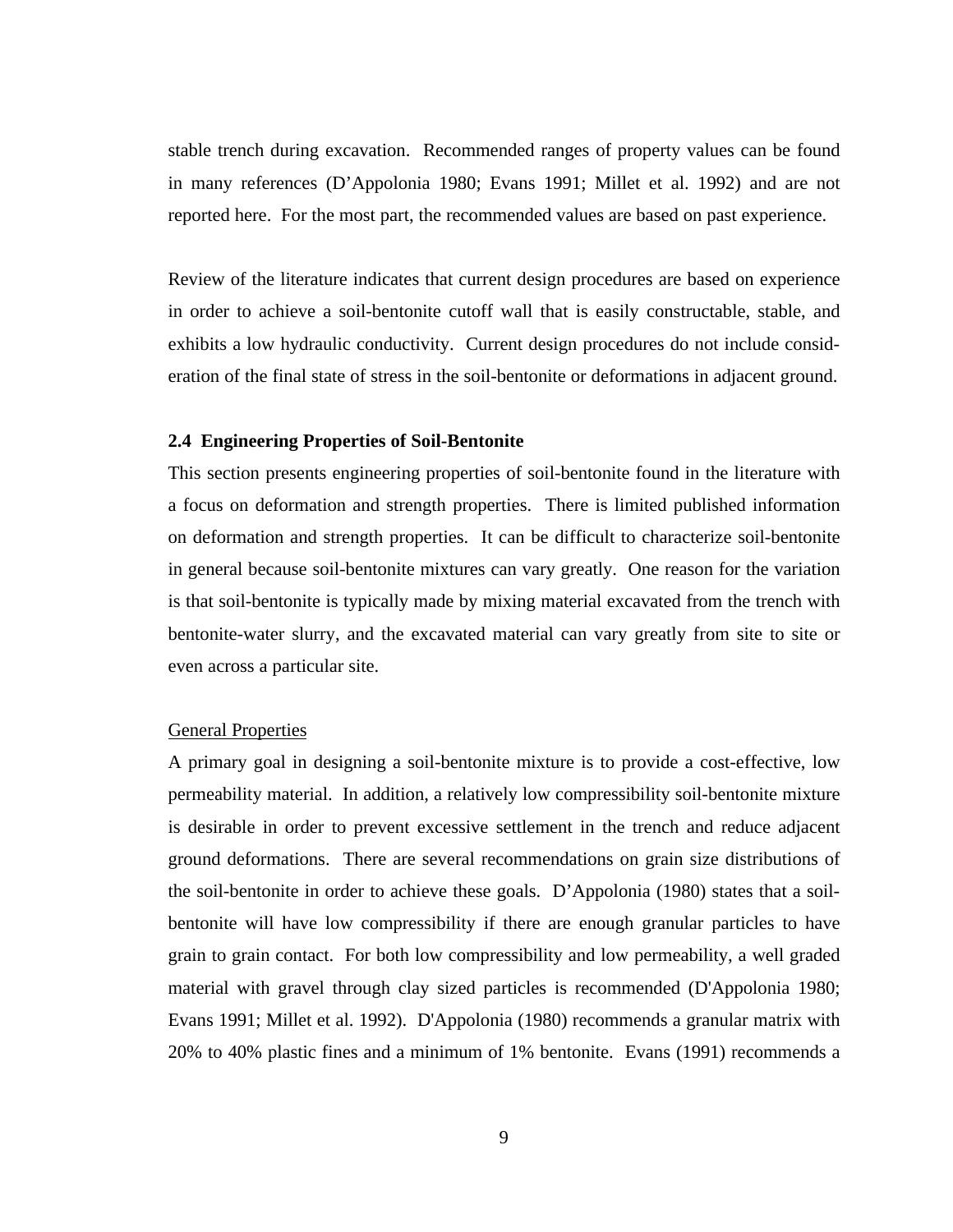well graded matrix with sand and gravel, 20% to 50% fines, and 1% bentonite. Millet et al. (1992) recommend a well graded material similar to a glacial till with 10% to 20% fines and 2% to 4% bentonite. They also state that other gradations such as fine sands and clays have also been used successfully.

For best placement consistency, the recommended slump is 4-6 inches (Evans 1991, Millet et al. 1992) or 2-6 inches (D'Appolonia 1980). The slump is measured with a standard concrete slump cone apparatus.

#### Compressibility Properties of Soil-Bentonite

D'Appolonia (1980) plots the compression ratio versus fines content for various soilbentonite mixtures as shown in Figure 2.2. The compression ratio is defined as

Compression Ratio = 
$$
\frac{C_c}{1 + e_o}
$$
 (2.1)

where:  $C_c$  = Compression index

 $e_0$  = initial void ratio

The compression ratio corresponds to the stress range from 1000 to 4000 psf. Data from both one dimensional compression and isotropic compression is included in the figure. It can be seen that the compressibility increases with fines content. Also, soil-bentonites with plastic fines are more compressible than soil-bentonites with non-plastic fines. In general, a soil-bentonite with 20% to 40% fines has a compression ratio between 0.02 and 0.07 for the stated stress range. It can also be seen that soil-bentonite in one-dimensional compression has a higher compression ratio than in isotropic compression.

Khoury et al. (1992) present data from a soil-bentonite cutoff wall constructed in an earth dam. Several different soil-bentonite mixtures were tested. The mixtures were prepared with various grain size distributions to represent the range of onsite backfill material. The information is summarized in Table 2.1. The compressibility increases with fines content, following the same trend as D'Appolonia's data (1980). The void ratios or stress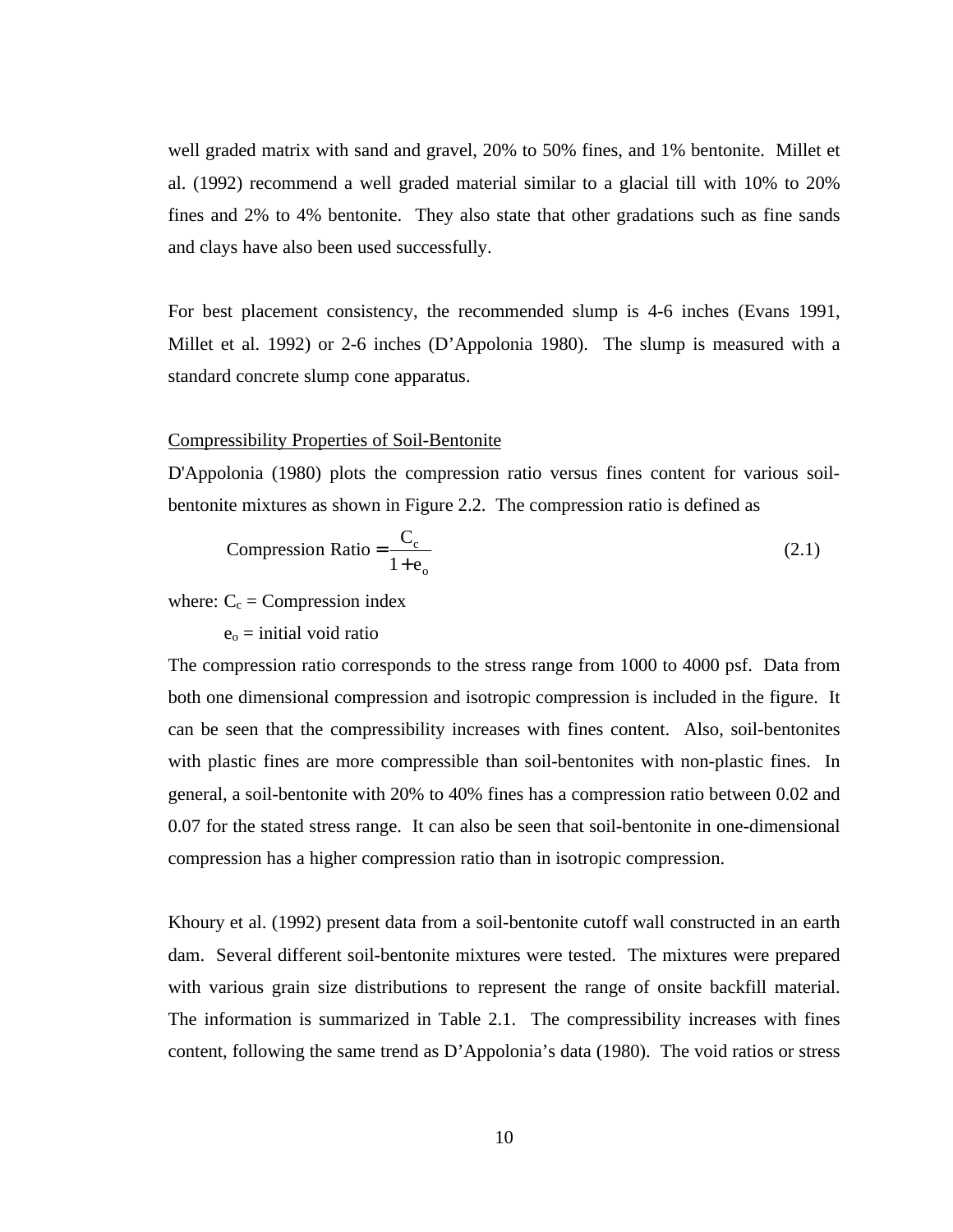increment associated with the compression and swell ratios were not given. It appears that the mixtures tested by Khoury et al. (1992) are slightly more compressible than those reported by D'Appolonia (1980).

| Soil-Bentonite Property                      | Mix 3 | Mix <sub>4</sub> | Mix 5 |
|----------------------------------------------|-------|------------------|-------|
| <b>Percent Bentonite</b>                     | 1.05  | 1.18             | 1.65  |
| Percent Passing No. 200 Sieve                | 30.5  | 37.6             | 72.5  |
| Water Content (%)                            | 31.0  | 39.0             | 62.1  |
| <b>Compression Ratio</b>                     | 0.077 | 0.091            | 0.137 |
| <b>Swell Ratio</b>                           | 0.005 | 0.006            | 0.010 |
| Coefficient of Consolidation                 | 292   | 215              | 70    |
| for 2000-4000psf ( $\text{ft}^2/\text{yr}$ ) |       |                  |       |

Table 2.1 Consolidation Data on Various Soil-Bentonite Mixtures (after Khoury et al. 1992)

Evans and Cooley (1993) present consolidation data from undisturbed samples taken from a 4 year old and a 10 year old soil-bentonite wall. The consolidation information is presented in Table 2.2. The compression ratios are more similar to those reported by Khoury et al. (1992) than to those reported by D'Appolonia (1980). Standard penetration tests performed on the walls showed that resistance was weight of hammer at all depths (Evans et al. 1995).

| Age of Wall | Sample       | Compression | <b>Swell Ratio</b> |
|-------------|--------------|-------------|--------------------|
| (Years)     | Depth (Feet) | Ratio       |                    |
|             |              | 0.088       | 0.006              |
|             |              | 0.108       | 0.009              |
|             | 14.5         | 0.147       | 0.006              |
|             | 9.5          | 0.110       | 0.015              |
|             |              | ገ በዓ7       | 0.007              |

Table 2.2 Consolidation Data from Undisturbed Samples (Evans and Cooley 1993)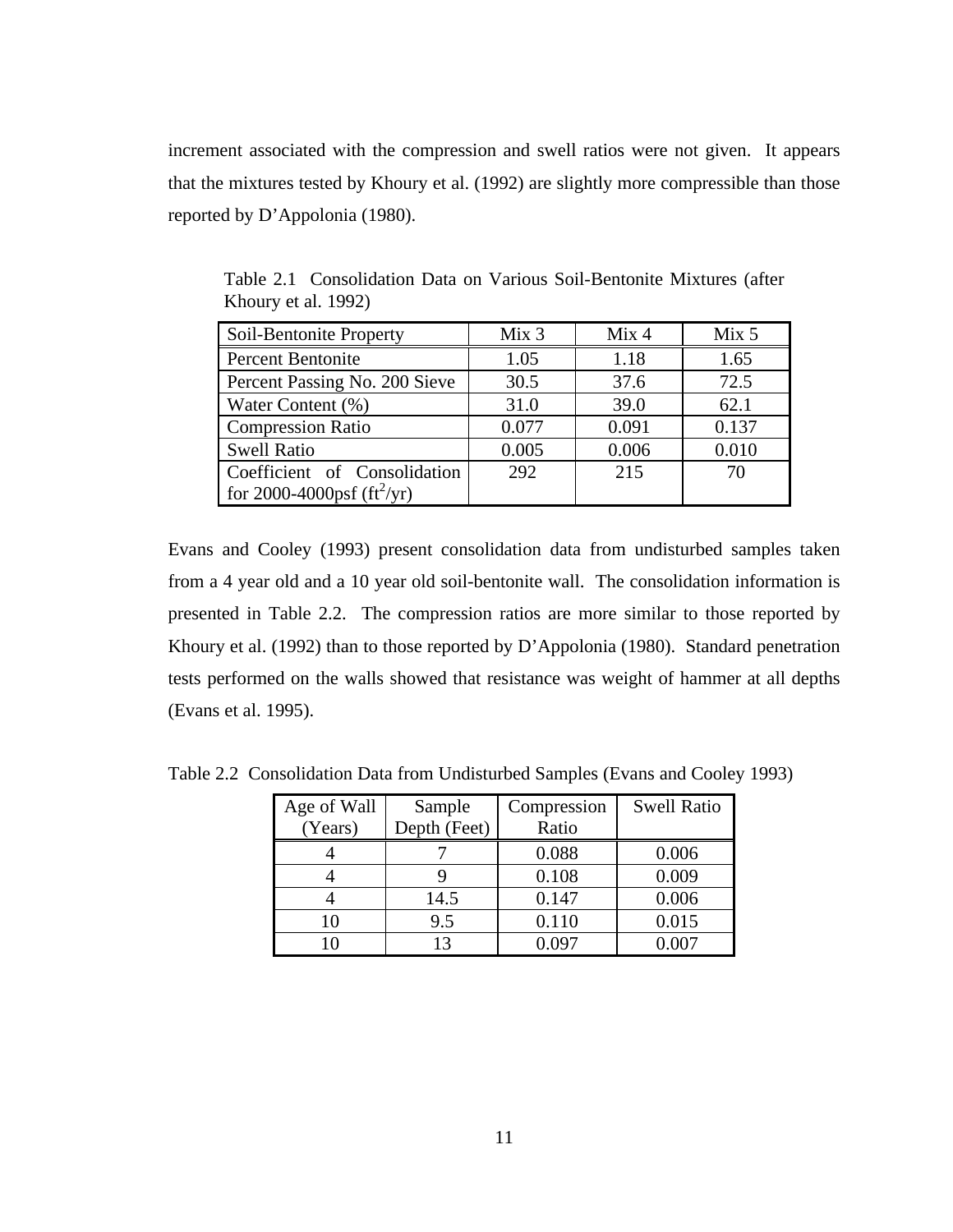# Strength Properties of Soil-Bentonite

Published information on strength properties of soil-bentonite is limited. Normalized triaxial test data from CD and CU tests by D'Appolonia (1980) on three different soilbentonite mixtures is shown in Figure 2.3. For the CU tests, failure was taken as the point of maximum principal stress ratio ( $\sigma_1'/\sigma_3'$ ). The s<sub>u</sub>/p ratios for samples B and C are 0.40 and 0.32 respectively. The  $s<sub>u</sub>/p$  ratio for sample A is 0.70. It can be seen from the stress path, that sample A shows a tendency for dilatant behavior in the CU test. In an undrained test, the dilatant tendency causes a decrease in pore pressure. The decrease in pore pressures results in a much higher deviator stress for sample A than for the other two samples which do not exhibit dilatant tendencies. The strain to failure ranges from approximately 5% to 10% in the undrained tests. All samples show similar behavior in the CD tests. The effective friction angle ranges from 31 to 33 degrees. The effective cohesion is zero for all samples. The strain to failure for the CD tests ranges from approximately 10% to 20%. All tests are normalized to the effective consolidation stress, which was not provided.

One additional value of effective friction angle is reported in the literature. Filz (1995) reports an effective friction angle of 32 degrees from CU tests for a soil-bentonite wall at a site in Silicon Valley, California. Another value can be interpreted from data in Evans et al. (1995). The authors use a  $K_0$  value for soil-bentonite based on the Brooker and Ireland correlation and triaxial testing. Using their value of  $0.37$  for  $K_0$  and the relationship,  $K_0 = 0.95$ -sin $\phi$ ' (Brooker and Ireland 1965), the effective friction angle would be 35 degrees.

All of the reported values of effective friction angle for soil-bentonite mixtures are between 31 and 33 degrees. Though not directly reported, an effective stress friction angle of 35 degrees can be interpreted for a soil-bentonite mixture described by Evans et al. (1995).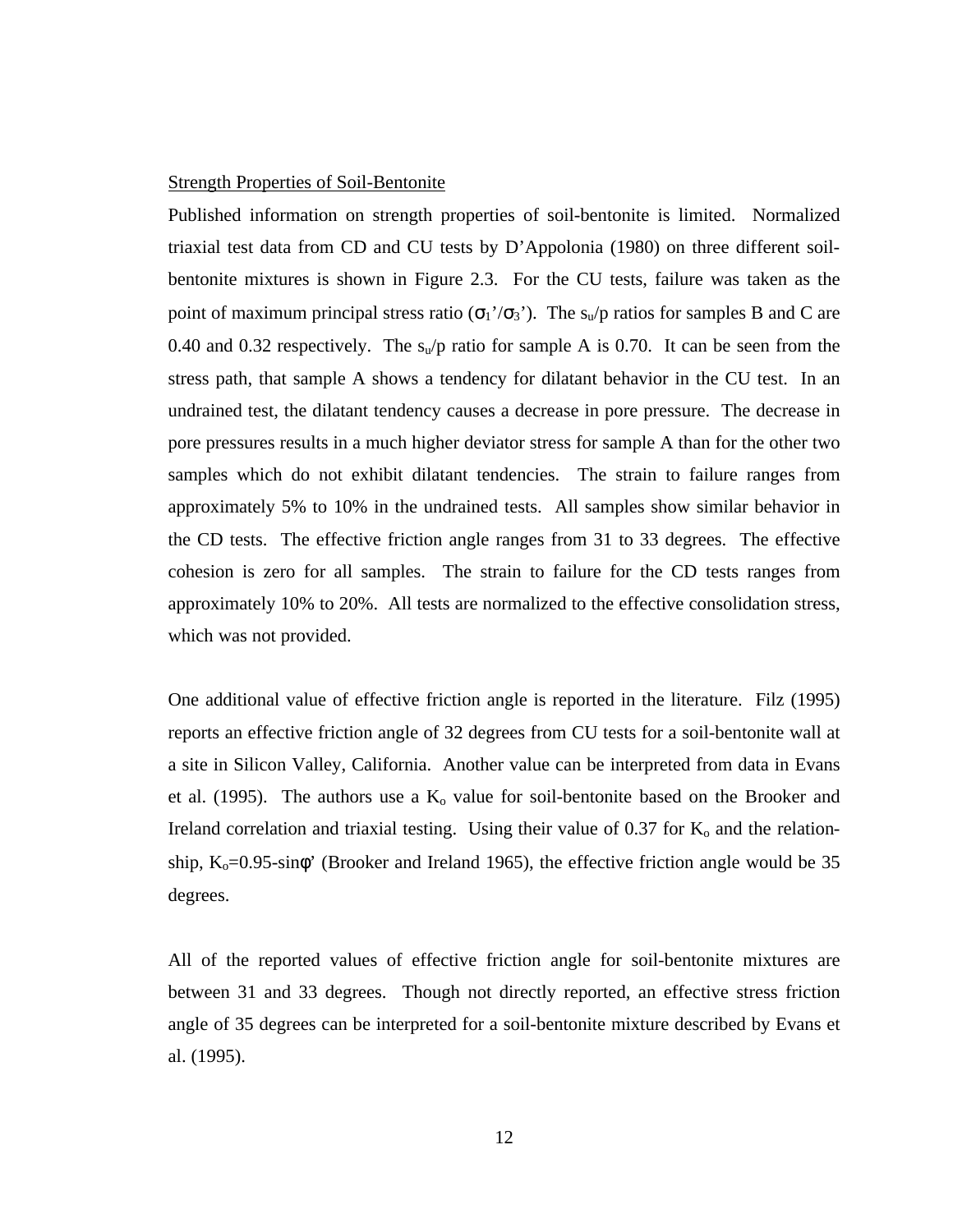# Hydraulic Conductivity of Soil-Bentonite

There is a significant amount of data reported on hydraulic conductivity of soil-bentonite. The effects of grain size distribution, percent bentonite, consolidation pressure, field stress conditions, permeameter type, water table position, gradient, and permeant on the hydraulic conductivity of soil-bentonite have been reported (Evans 1994; Evans and Fang 1988; Barvenik and Ayers 1987; D'Appolonia 1980). A summary of the literature to date on hydraulic conductivity of soil-bentonite is presented in Adams et al. (1997). Although hydraulic conductivity of soil-bentonite cutoff walls is not the focus of this research, low hydraulic conductivity is a primary function of the wall, and this research has implications for hydraulic conductivity measurements of soil-bentonite.

An issue that is pertinent to this research is the effect of confining pressure on the measured hydraulic conductivity. It is well established that testing conditions should simulate field conditions and that field stress is an important consideration (Mitchell and Madsen 1987; Rad et al. 1995). It is also well established that an increase in confining pressure will cause a reduction in hydraulic conductivity, and that the effect is more pronounced with more compressible soils, such as soil-bentonite (Evans 1994; Heslin et al. 1997) than less compressible soil, such as compacted sand-bentonite liners (Kallur et al. 1995). If values of confining stress that are used in testing soil-bentonite are greater than those in the field, the hydraulic conductivity may be significantly underestimated, which would be unconservative for a cutoff wall.

Figure 2.4 shows the effect of confining pressure on hydraulic conductivity (*Barrier* 1995) for several different soil-bentonite mixtures. The figure shows that an increase in effective confining stress of 2090 psf (100 kPa) can decrease the measured hydraulic conductivity by an order of magnitude. It should be noted that, based on a review of one of the data sources, some of the data appears to be misinterpreted as plotted in Figure 2.4. Data that is plotted as open circles with a dotted line is from McCandless and Bodocsi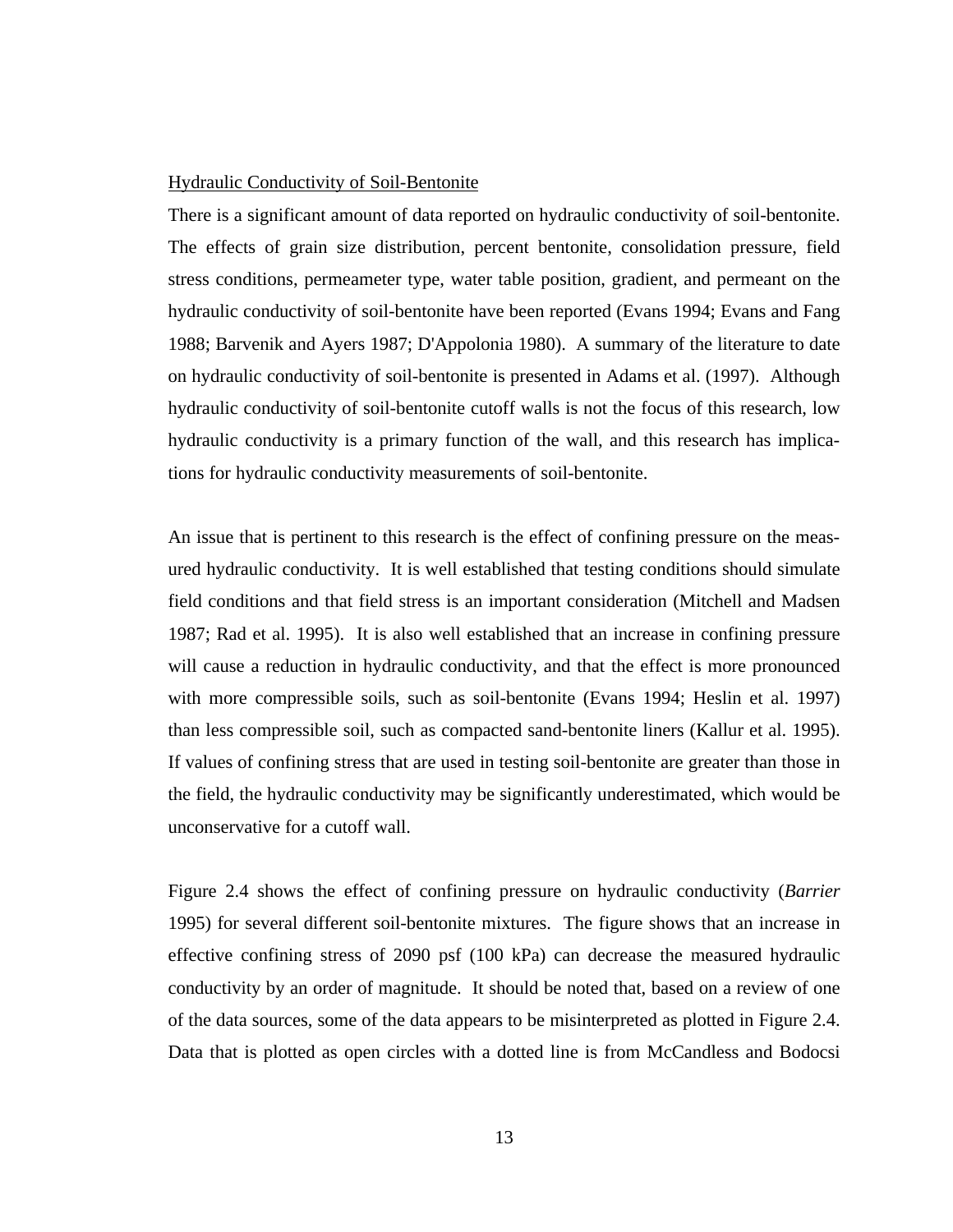(1988). These results are from small-scale models of soil-bentonite cutoff walls. In the small scale tests, a vertical surcharge was applied to the soil-bentonite wall with a horizontal hydraulic gradient to induce horizontal flow through the wall. To try and account for the effect of both the horizontal seepage forces and the vertical surcharge, the resulting hydraulic conductivity was reported versus the sum of the vertical effective stress and the horizontal hydraulic pressure. The summation of the horizontal pressure and the vertical surcharge should not have been interpreted to represent the confining pressure on the soil-bentonite. Disregarding this data as plotted in Figure 2.4, the data still illustrates that confining pressure has a significant effect on the measured hydraulic conductivity of soil-bentonite.

The selection and use of an appropriate confining pressure for hydraulic conductivity tests on soil-bentonite remains an unresolved issue. In the current state of the practice, confining stresses are not always considered or specified. Confining stresses as large as 10,000 psf have been used (Zamojski et al. 1995) in one case history. Such high pressures produce low measurements of hydraulic conductivity, but they are unrepresentative of field conditions. Some authors recommend or cite use of confining stresses corresponding to the middle of the wall assuming geostatic conditions (Rad et al. 1995; Burke and Achhorner 1988). Some authors recommend or cite use of confining stresses corresponding to "top of wall" stresses (Barvenik and Ayers 1987; Grube 1992). The term, "top of wall" is not always strictly defined, although Barvenik and Ayers (1987) define it as the upper 5 to 10 feet of the wall.

The issue of using an appropriate confining pressure is further complicated by the fact that estimating the stresses in a soil-bentonite cutoff wall is also an unresolved issue. It has been shown that stresses in soil-bentonite cutoff walls are less than geostatic (Evans et al. 1995). Since higher consolidation pressures significantly decrease the hydraulic conductivity of soil-bentonite, using geostatic stresses for hydraulic conductivity testing will lead to unconservative estimates of hydraulic conductivity for soil-bentonite. Evans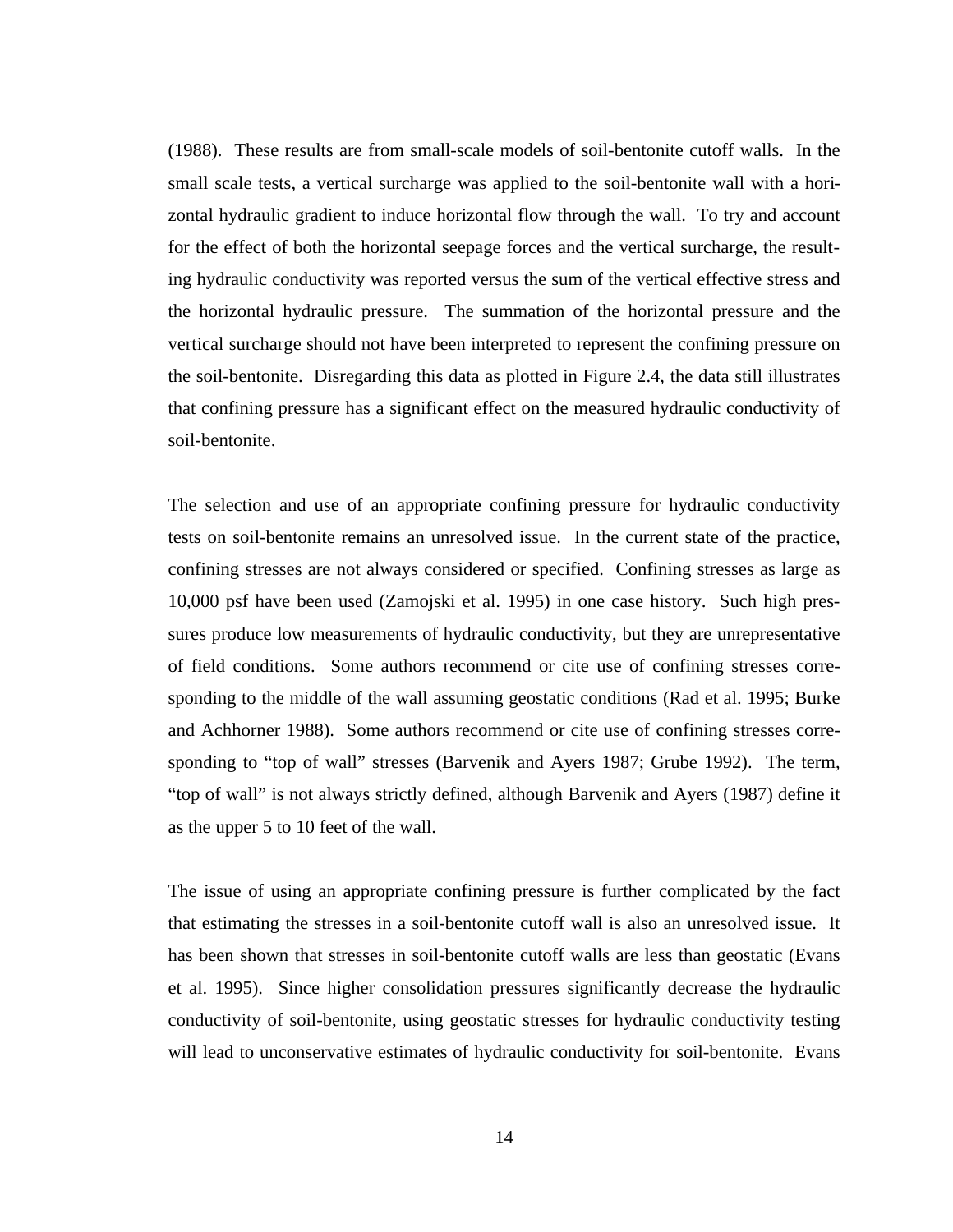(1994) states that "unless the state of stress in the field is known, the hydraulic conductivity remains uncertain." Estimating the stresses in a soil-bentonite cutoff wall is discussed in further detail in the next section.

## **2.5 In Situ State of Stress in Soil-Bentonite Backfill**

The final in situ state of stress in soil-bentonite cutoff walls is generally not known, yet it is important for many reasons. As previously discussed, the stress state of soil-bentonite significantly influences the measured hydraulic conductivity. Also, higher in situ stresses increase the resistance of the cutoff to hydraulic fracture and chemical attack (Filz 1995). The final stress state also influences the deformations that occur in the wall and adjacent to the wall. Many authors agree on the need for greater understanding of the state of stress in soil-bentonite cutoffs (Khoury et al. 1992; Evans 1994; Filz 1995)

When the soil-bentonite is initially placed into the trench, the water content is very high and the strength of the soil-bentonite is very low; it flows into the trench. As the trench is filled from the bottom up with soil-bentonite, it takes time for the soil-bentonite to consolidate and feel the effective stresses produced by the soil-bentonite above and the stresses in the adjacent ground. It is generally agreed that the final stress state in the soilbentonite is less than geostatic, and there are currently two simplified theories to predict the stresses. These two theories, arching theory and lateral squeezing theory, will be presented in this section along with the few reported cases of field data on the in situ stress state of soil-bentonite.

## Arching Theory

Arching is the conventional theory that is cited to explain vertical stresses in soilbentonite trenches that are less than geostatic (Evans et al.1995; Rad et al. 1995). Terzaghi (1943) states that arching is the "transfer of pressure from a yielding mass of soil onto adjoining stationary parts" and that arching is one of the most common phenomena of soil behavior. Arching has been used to describe the pressures induced by grain in silos, vertical loads on pipes in trenches, pressures on retaining walls, and stresses in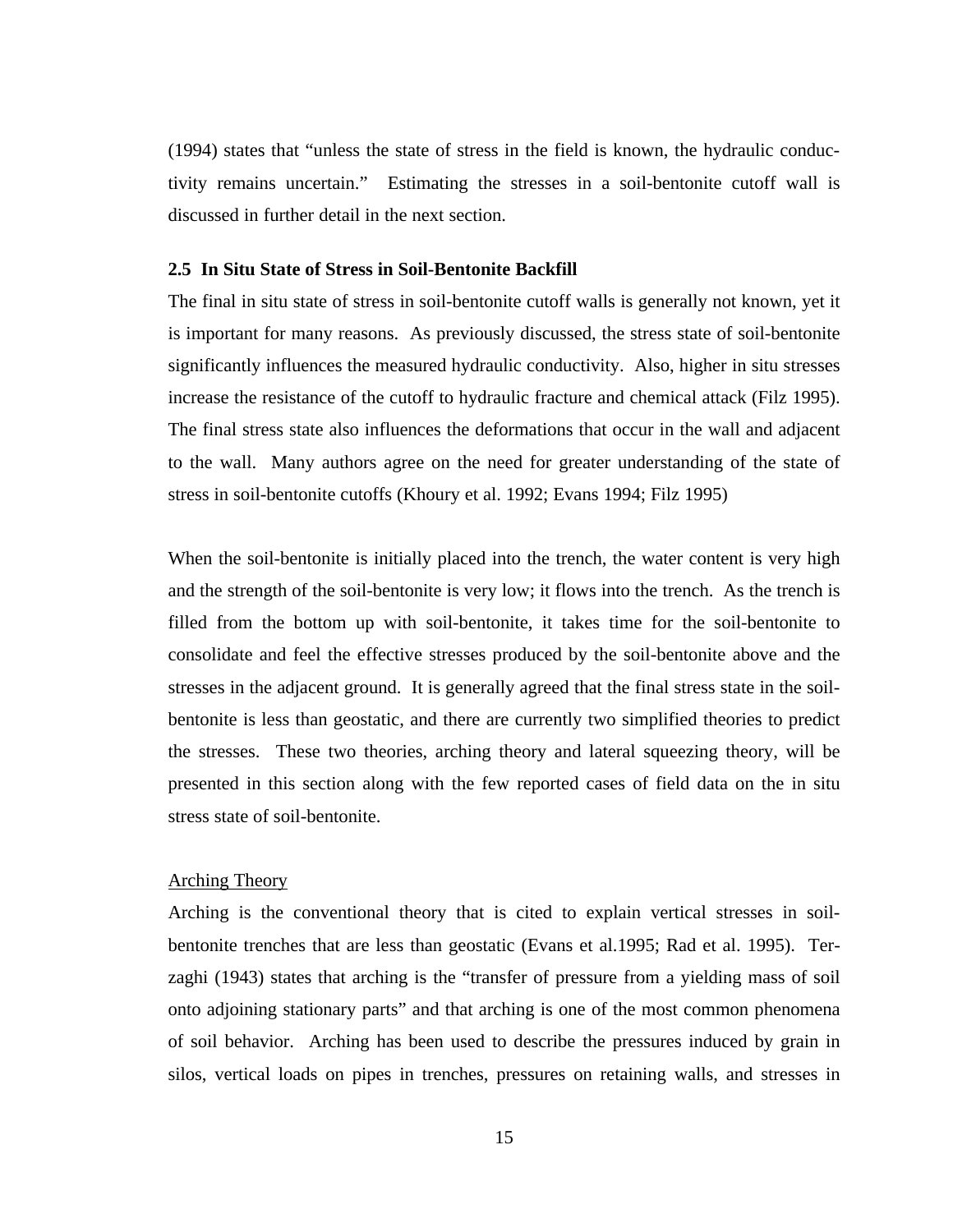narrow clay cores in dams (Terzaghi 1943; Blight 1973; Handy 1985). According to Terzaghi (1943), arching predicts that the pressure in the yielding backfill of a vertical trench will increase at a rate that is less than geostatic and will approach a limiting value.

Evans et al. (1995) applied arching theory to soil-bentonite cutoff walls. Settlement of the soil-bentonite causes transfer of loads to the vertical sides of the trenches, which are assumed to be rigid and unmoving. The weight of the soil-bentonite is partially supported by the upward frictional resistance along the sides of the trench. Evans et al. (1995) present a closed form solution to the problem. The vertical stress in the soilbentonite wall is given as a function of trench width, unit weight of the soil-bentonite, lateral earth pressure coefficient of the soil-bentonite, and interface friction between the soil-bentonite and the trench wall. As an example, the stresses in a 3 foot wide trench are shown in Figure 2.5, as predicted by arching theory. Geostatic conditions are also plotted on the figure. Using reasonable soil properties, it can be seen from the figure that arching theory predicts that vertical stresses in a soil-bentonite wall can be lower than geostatic stresses by an order of magnitude.

#### Lateral Squeezing Theory

Lateral squeezing theory (Filz 1996) is an alternative to arching for predicting in situ stresses in soil-bentonite walls. In lateral squeezing, it is assumed that the trench walls can deform and that the amount and direction of movement influence the stresses in the soil-bentonite. The lateral squeezing theory is derived in detail by Filz (1996) and is only presented here in abbreviated form. After placement of soil-bentonite in the trench, the long and narrow walls of the trench are assumed to move inwards due to consolidation of the soil-bentonite. The column of soil-bentonite is treated like a conventional 1-D consolidation test turned 90 degrees. It is assumed that the shear forces along the trench walls are sufficient to support the weight of the overlying soil-bentonite. The constrained modulus, M, is used to relate the horizontal stress in the soil-bentonite to the horizontal strain. As the trench walls move in, the horizontal stress in the adjacent ground can be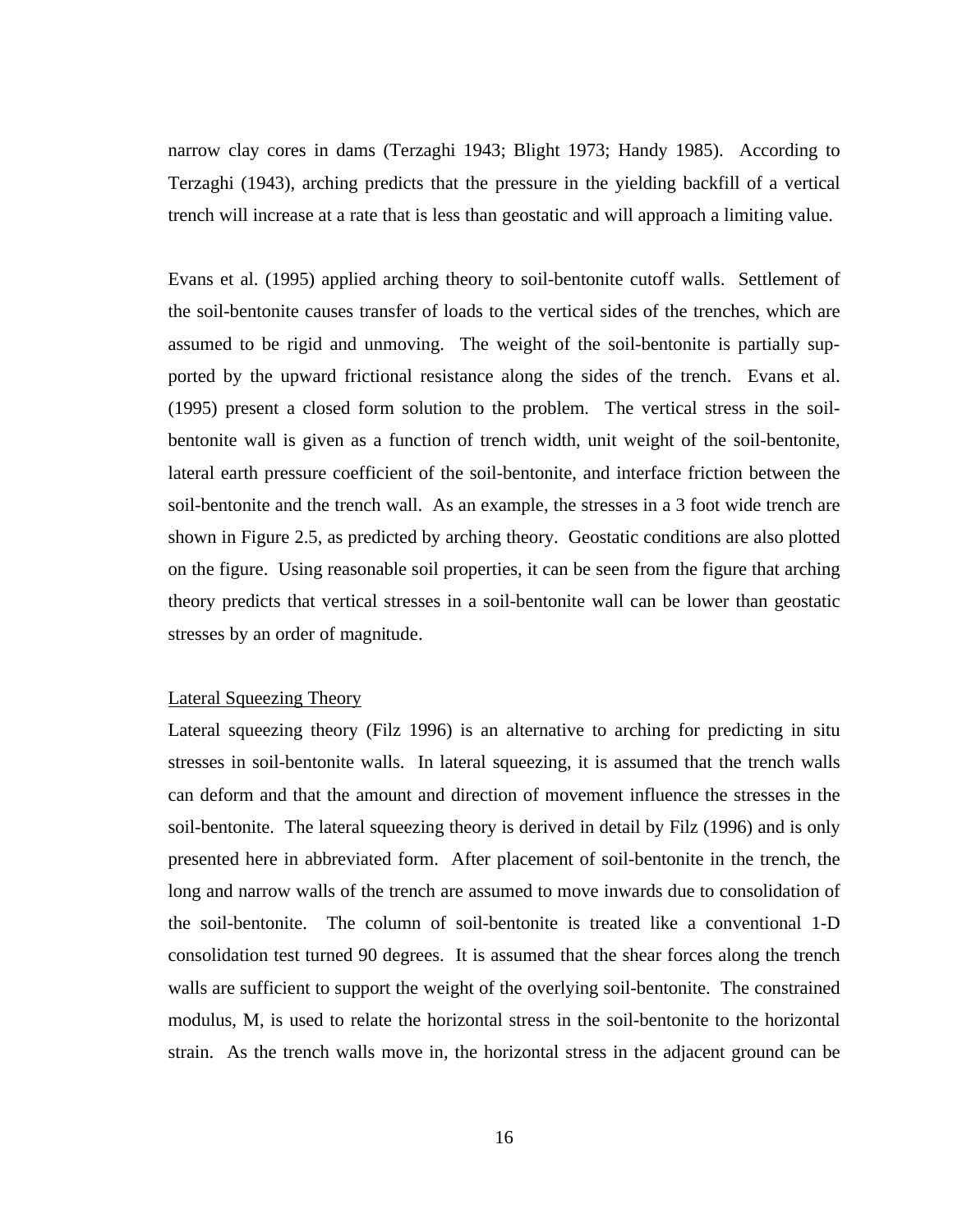estimated from Clough and Duncan's (1991) relationship between the lateral earth pressure coefficient,  $K<sub>h</sub>$ , and lateral movement. The horizontal stresses in the soilbentonite and in the adjacent ground are equated to solve for the horizontal stress as a function of the trench width and constrained modulus. The vertical stress in the soilbentonite can be calculated using the  $K_0$  conditions that are assumed for 1-D lateral consolidation in the trench. According to Filz (1996), the larger of the consolidation stresses produced by arching theory and lateral squeezing should be assumed to control. Typically, arching controls in the upper several feet of the trench and lateral squeezing controls at greater depths.

In lateral squeezing, the vertical effective stress is the minor principal stress and the horizontal stress is the major principal stress. The major principal effective stress is plotted with depth in Figure 2.5 for the same example used for the arching theory. The lateral squeezing theory predicts lower stresses than geostatic conditions, but higher stresses than arching theory over most of the depth of the trench. The figure demonstrates the wide range of effective stresses that can be assumed. These ranges in effective stress have significant implications concerning the hydraulic conductivity of the cutoff and its resistance to hydraulic fracture and chemical attack.

# Field Data of In Situ Stress State of Soil-Bentonite Backfill

Evans et al. (1995) performed in situ tests and laboratory tests on a 4 year old wall, a 10 year wall, and a newly constructed soil-bentonite wall. Their results generally indicate that in situ stresses in the trench are low and are less than geostatic:

- SPT tests indicate that the sampler was advanced by "weight of hammer" throughout the entire depth of each trench.
- Vertical effective stresses, estimated from dilatometer tests, increase with depth but are less than geostatic.
- Vane shear testing indicates that shear strength is approximately constant with depth and lower than would be produced by geostatic stresses.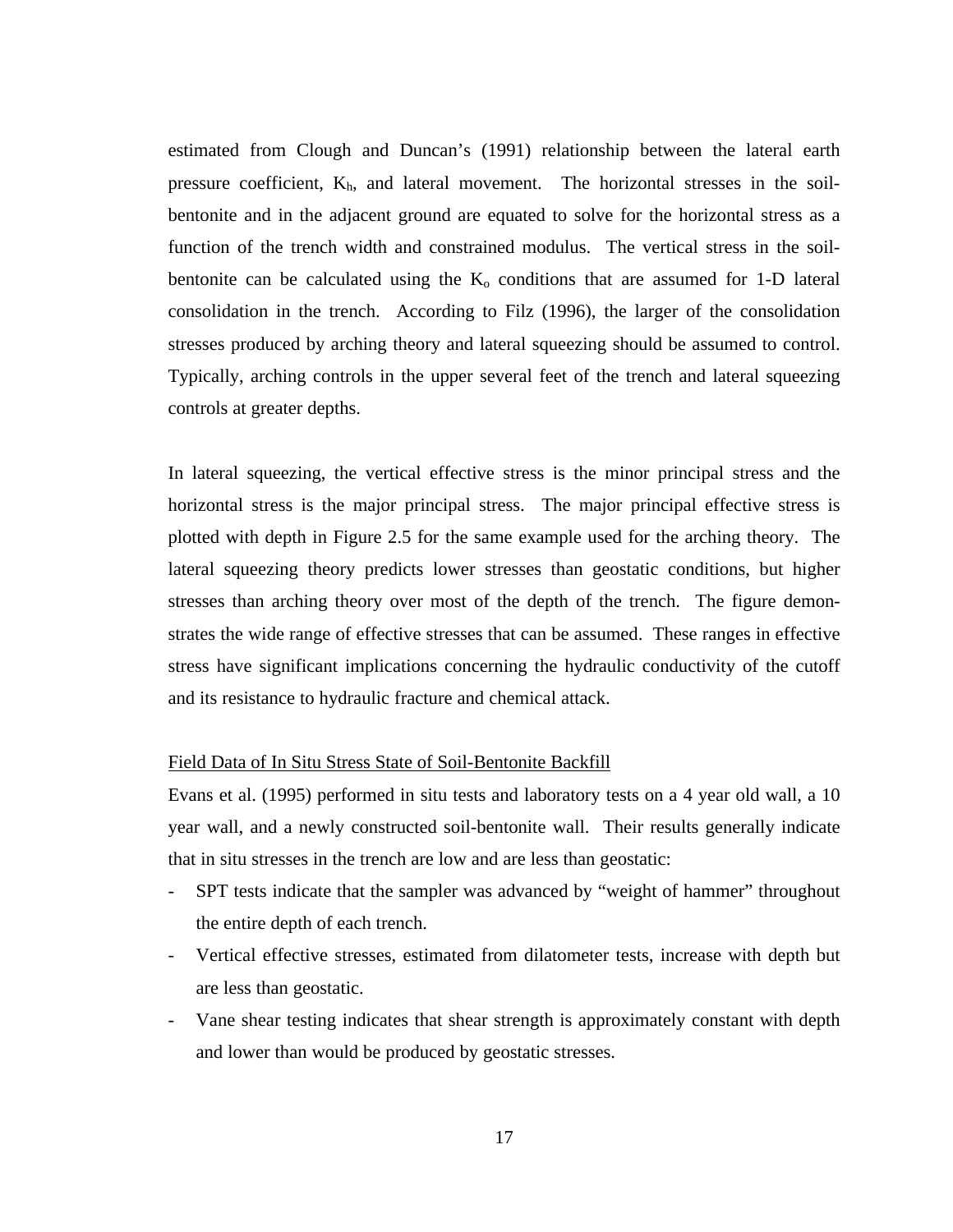- Consolidation tests on undisturbed samples show a lot of scatter, but preconsolidation pressures are less than geostatic.

Engemoen and Hensley (1986) present CPT testing done on a recently completed soilbentonite cutoff wall constructed in Calamus dam. One portion of the wall was 5 ft wide and 110 ft deep and another portion was 3 ft wide and 45 ft deep. The measured tip resistance in the soil-bentonite was generally less than 10 tsf and did not increase with depth. In several tests, large horizontal deviations of the tip of the cone (as much as 17 feet) resulted in higher tip resistances, which were attributed to the high probability of the tip hitting the side of the trench. Because the CPT does not have good resolution below 10 tsf, it is difficult to draw definitive conclusions regarding consolidation pressures in the soil-bentonite from this data.

Khoury et al. (1992) present in situ stress data from a soil-bentonite cutoff wall constructed in Manasquan dam. The cutoff wall had a maximum depth of 75 feet, with some sections of the wall 3 feet wide and other sections 5 feet wide. Piezometers and total stress cells were pushed into the cutoff wall after construction. The total stress cells measured the total horizontal pressure in directions parallel,  $\sigma_{h, par}$ , and perpendicular,  $\sigma_{h,per}$ , to the dam axis. Using the measured pore pressures, u, the total horizontal pressure measured in the soil-bentonite, and estimated values of the lateral earth pressure coefficient,  $K_0$ , the authors estimated the total vertical pressure,  $\sigma_v$ , at 3 depths using equation 2.2.

$$
\sigma_{h, par} = K_o(\sigma_v - u) + u \tag{2.2}
$$

The estimated total vertical pressures were 66%, 78%, and 82% lower than the overburden pressure at depths of 28 ft, 43 ft, and 53 ft respectively. The corresponding effective vertical pressures in the soil-bentonite would be even smaller percentages of the effective vertical pressure based on geostatic conditions. The measurements taken at the 28 ft depth were taken in the 3 foot width wall, and the measurements taken at 43 ft and 53 ft were taken in the 5 foot width wall.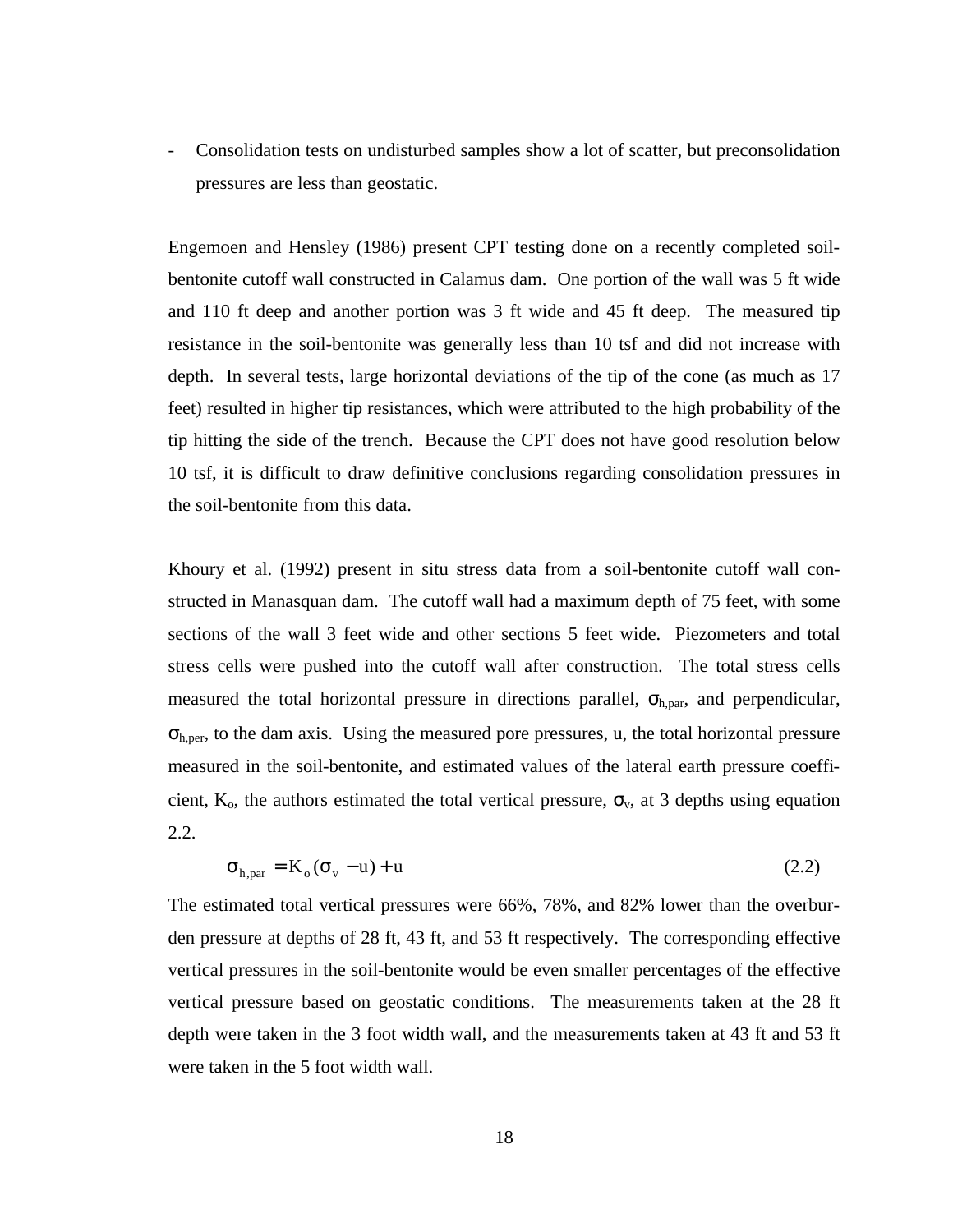#### **2.6 Deformations of Soil-Bentonite Cutoff Walls and Adjacent Ground**

Deformations can be important design considerations for soil-bentonite cutoff walls for various reasons. For a cutoff wall in a large dam, it is important for the cutoff to be able to withstand significant deformations without cracking. At sites with adjacent structures, it is important to limit ground deformations to avoid damage to the adjacent structures. Damages to adjacent buildings have been reported due to construction of soil-bentonite cutoff walls (Filz 1996).

If the trench walls are deformable, as assumed in the lateral squeezing theory, deformations can occur during each construction phase (Filz 1996). As shown in Figure 2.6, the trench walls may move inward during excavation under bentonite-water slurry. This would induces settlement of the ground surface, which could cause damage to adjacent structures. During the backfilling process, the bentonite-water slurry is replaced with soil-bentonite, which has a higher unit weight. This could cause the trench walls to move outward and reduce surface settlements. During consolidation of the soil-bentonite, the trench walls may again move inward, resulting in more surface settlements.

This section presents information from the literature on deformations due to construction of soil-bentonite cutoff walls. There is some information in the literature on deformations of adjacent ground due to excavations of slurry filled trenches. Most of this information is reported for structural slurry walls. There is very little information on deformations of adjacent ground after backfilling with soil-bentonite and deformations due to consolidation of the soil-bentonite.

#### Deformations Due to Excavation of Slurry Filled Trenches

Information on deformations due to excavation of a trench filled with slurry have been reported for excavations of structural slurry walls. However, there are important differ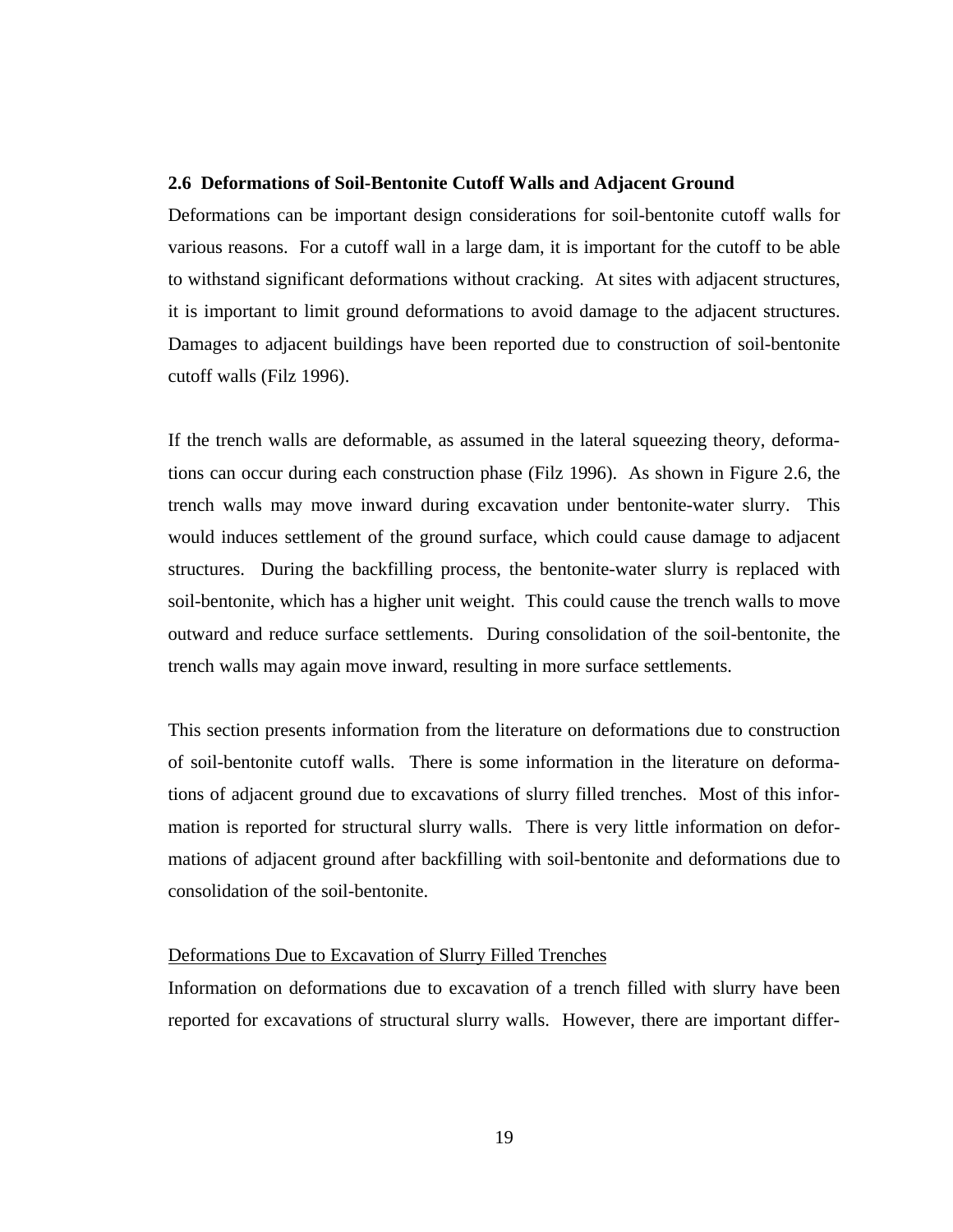ences between structural slurry walls and soil-bentonite cutoff walls that affect deformations.

Structural walls are typically constructed in short panels and not continuous trenches like soil-bentonite cutoff walls. Finite element analyses of short panels has shown that the lateral pressures acting perpendicular to the panel are transferred to the soil at the ends of the trench (Wong 1984). Thus, the use of short panels for structural slurry walls limits the lateral pressure that is exerted on the trench wall and most likely limits the amount of resulting deformations.

Design procedures for structural slurry walls typically consider stability of the trench filled with slurry, stability of the braced or tied back excavation within the completed diaphragm walls, and estimation of ground deformations as a result of the excavation within the completed diaphragm walls (Cowland and Thorley 1985; Poh and Wong 1998). Although the wall is typically "wished-in-place" during design and no deformations are assumed to be associated with wall construction (Poh and Wong 1998), these deformations have been shown to be significant (Poh and Wong 1998; Cowland and Thorley 1985).

Cowland and Thorley (1985) present settlement data for buildings adjacent to slurry diaphragm walls from 7 sites in Hong Kong. The walls varied from 2.6 ft to 3.9 ft in width and 65 ft to 164 ft in depth. All of the walls were constructed in reclaimed land close to the coast with similar geologic profiles. All of the walls were in high density urban areas with immediately adjacent structures. Structures ranged from 3 to 4 story buildings with shallow foundations to 30 story buildings with deep foundations. They state that it is typically assumed that deformations will be small if there is an adequate factor of safety against overall instability of the trench but that this was not found to be the case in Hong Kong. Building settlements of more than 2 inches were recorded.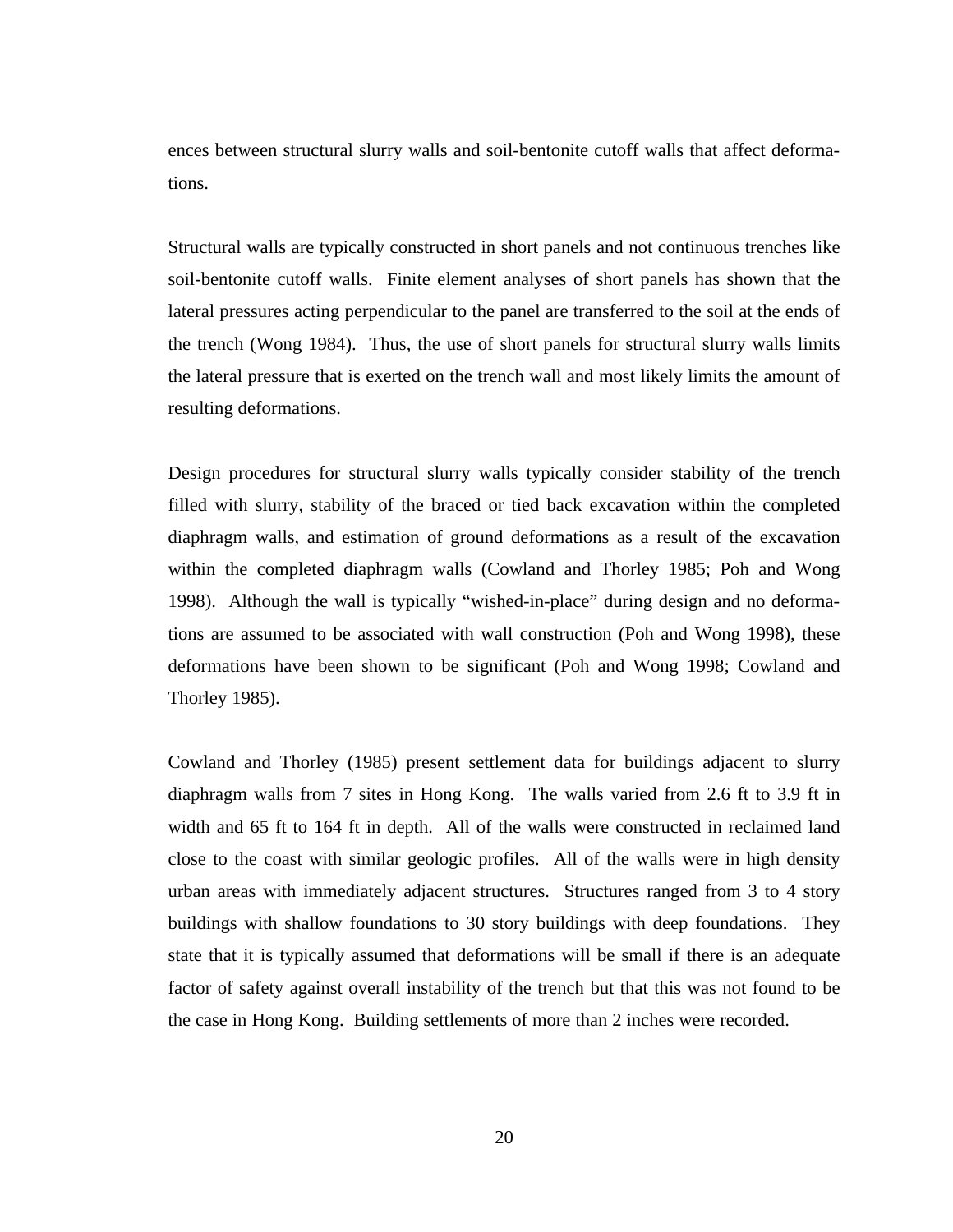The data from ground settlement and building settlements were plotted as a function of distance from the trench as shown in Figures 2.7 and Figure 2.8. The settlements and distance to the trench are normalized by the trench depth. The figures show that settlement decreases with distance from the trench, but that significant settlement can occur as far away as 1.5 times the depth of the trench. Figure 2.7 also shows the effect of panel construction on the deformations. The trend-line labeled E corresponds to data measured at the ends of a panel, and the trend-line labeled M corresponds to data measured at the middle of a panel. Movement near the ends of a panel is less than movement near the middle of a panel.

The authors also plot building settlement as various functions of foundation depth, trench depth, and depth of completely decomposed granite. They found a relationship between building settlement and the ratio of the foundation depth to trench depth. They postulate that the results may be specific to Hong Kong due to the following factors: 1) presence of decomposed granite which has high swelling capacity, high permeability, and boulders (the presence of boulders required chiseling and blasting in the slurry trench at many of the sites), and 2) high ground water table (typically 3 to 10 feet depth) and close proximity to sea-water.

Poh and Wong (1998) present deformations from a field test consisting of construction of one panel of a structural slurry wall. The panel was 3.9 ft thick, 19.7 ft long, and 182.1 ft deep. Inclinometers and settlement markers were installed to measure lateral and vertical movements at various distances from the panel. Excavation of the panel caused the ground adjacent to the panel to move laterally toward the panel and settle. Backfilling of the panel with concrete caused the ground adjacent to the panel to move laterally away from the panel and heave. The effects of standing time and fluctuations in slurry level were also investigated.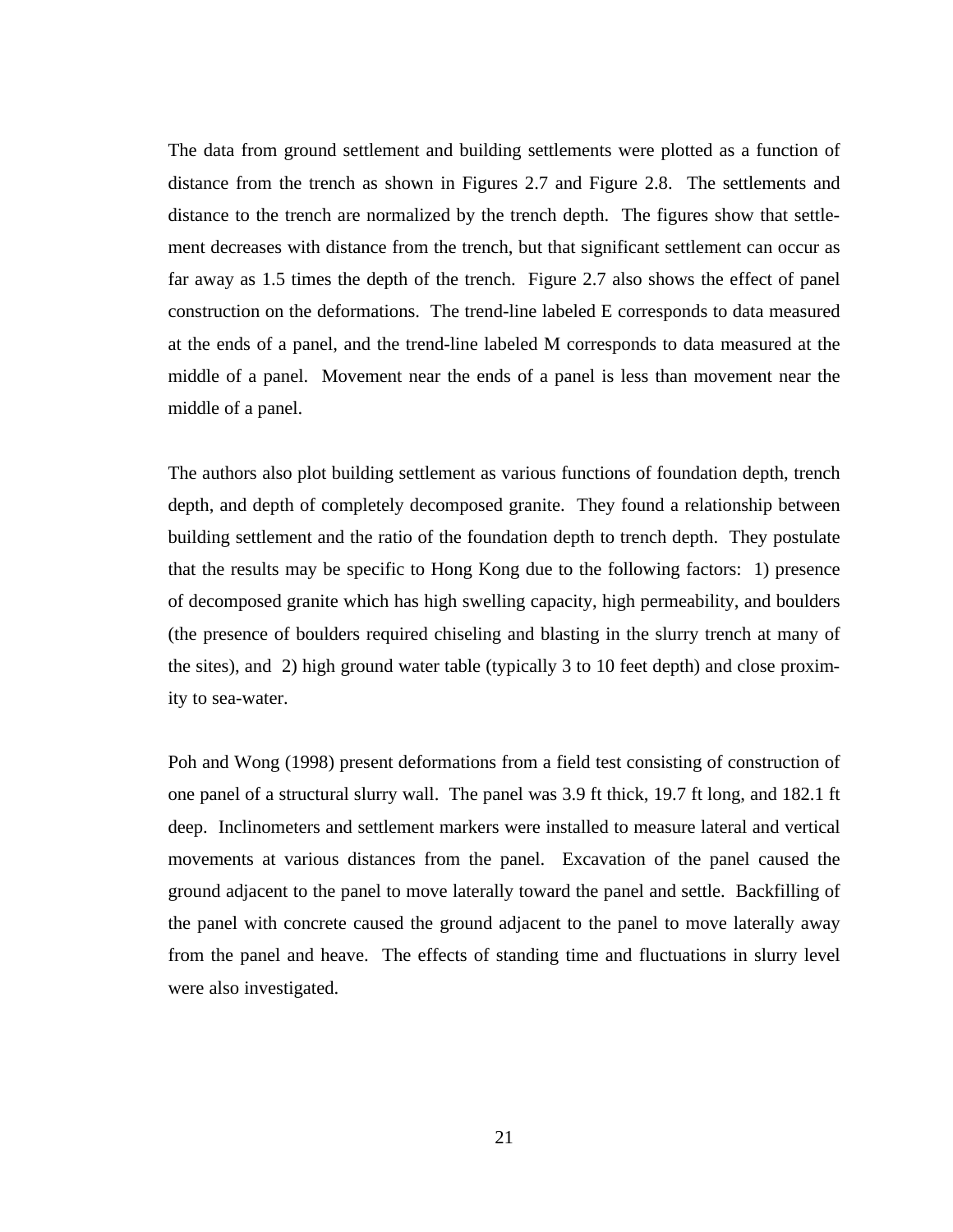Typical results can be seen by looking at the maximum lateral movement in the closest inclinometer, which was 6.0 feet from the panel centerline. Maximum lateral movement occurred at a depth of approximately 36 ft, which is located in the middle of a very soft to soft clay layer. During excavation, the maximum lateral movement was 0.85 inch. After excavation, the panel was left standing for 24 hours, after which the level of the slurry was varied. The stand time increased the maximum lateral movement by 0.11 inch. Raising, lowering, and raising the slurry level back to the original level resulted in increasing the maximum lateral movement by an additional 0.46 inch. Backfilling with concrete caused the maximum lateral movement to decrease by 0.92 inches. In the 3 days after concreteing, the maximum lateral movement increased slightly by 0.13 inch. A trend of decreasing maximum lateral movement with distance from the trench was observed. Less movement was observed in layers of stiffer soils.

A maximum settlement of 0.9 inch was measured during excavation. The maximum settlement occurred next to the trench at the guide wall. Maximum settlement decreased with distance from the trench. Neither the 24 hours of stand time, nor raising the slurry level caused significant changes in settlement. Lowing the slurry caused an increase in maximum settlement of 0.43 inch at the guide wall. Backfill with concrete, caused a uniform reduction in settlements of about 0.2 inch.

# Deformations Due to Consolidation of Soil-Bentonite

Vertical deformations of soil-bentonite walls due to consolidation are reported for several case histories. Khoury et al. (1992) present settlement versus time data from a soilbentonite cutoff wall built in Manasquan dam. Some portions of the wall were 3 feet wide and other portions were 5 feet wide. The soil-bentonite wall was constructed in 2 stages. The lower stage was constructed when the dam reached 45 feet in height. The upper stage was constructed when the dam reached 55 feet in height. The upper stage was keyed into the lower stage by at least 3 feet. Vertical deformations with time were measured in the soil-bentonite trench using settlement plates. The lower stage was an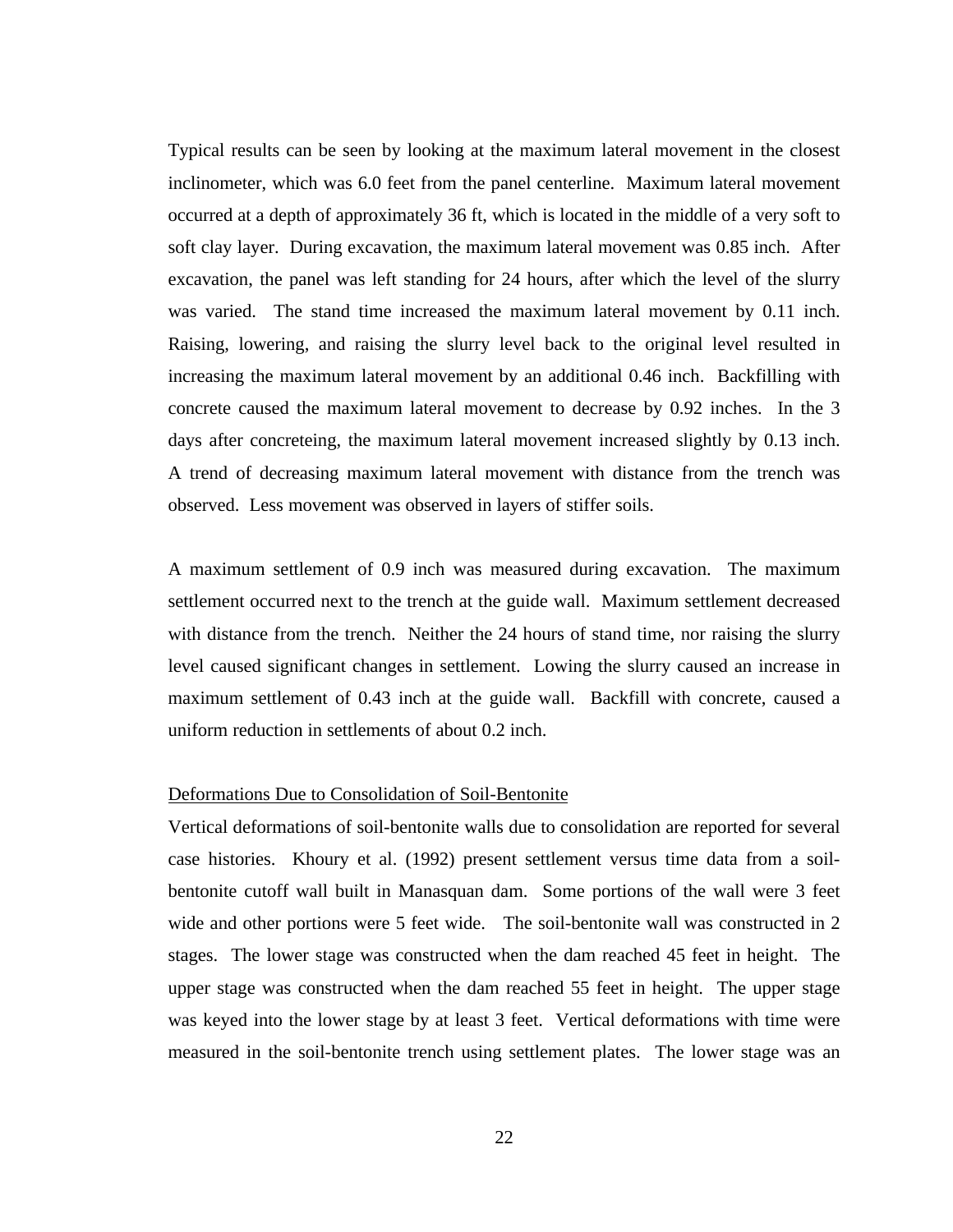average of 56 feet deep and underwent most of its settlement in 1-2 months. The upper stage was an average of 18 feet deep and experienced most of its settlement in about 2 weeks. The 3 foot section experienced a total of 3-4% vertical strain. The 5 foot section experienced a total of 7-9% vertical strain.

Engemoen and Hensley (1986) report that a soil-bentonite cutoff wall at Calamus dam underwent 0.1% vertical strain, which occurred in one month. The cutoff wall was up to 110 feet deep with widths from 3 to 5 feet.

Project files from Woodward-Clyde Consultants were reviewed and data on 4 soilbentonite case histories were compiled and documented by Tiffany Adams (Adams et al. 1997). One site, owned by the Raytheon Company, is particularly well instrumented and documented. At this site, there were no stability problems; however, deformations of the trench caused structural damage to an adjacent building. Lateral deformation data were recorded for all phases of construction including excavation, backfill, and consolidation. This case history shows that most of the lateral deformation that was measured in ground adjacent to the trench occurred after backfilling of the trench with soil-bentonite. This case history was used to calibrate the finite element model developed for this research and is described in detail in Chapter 5.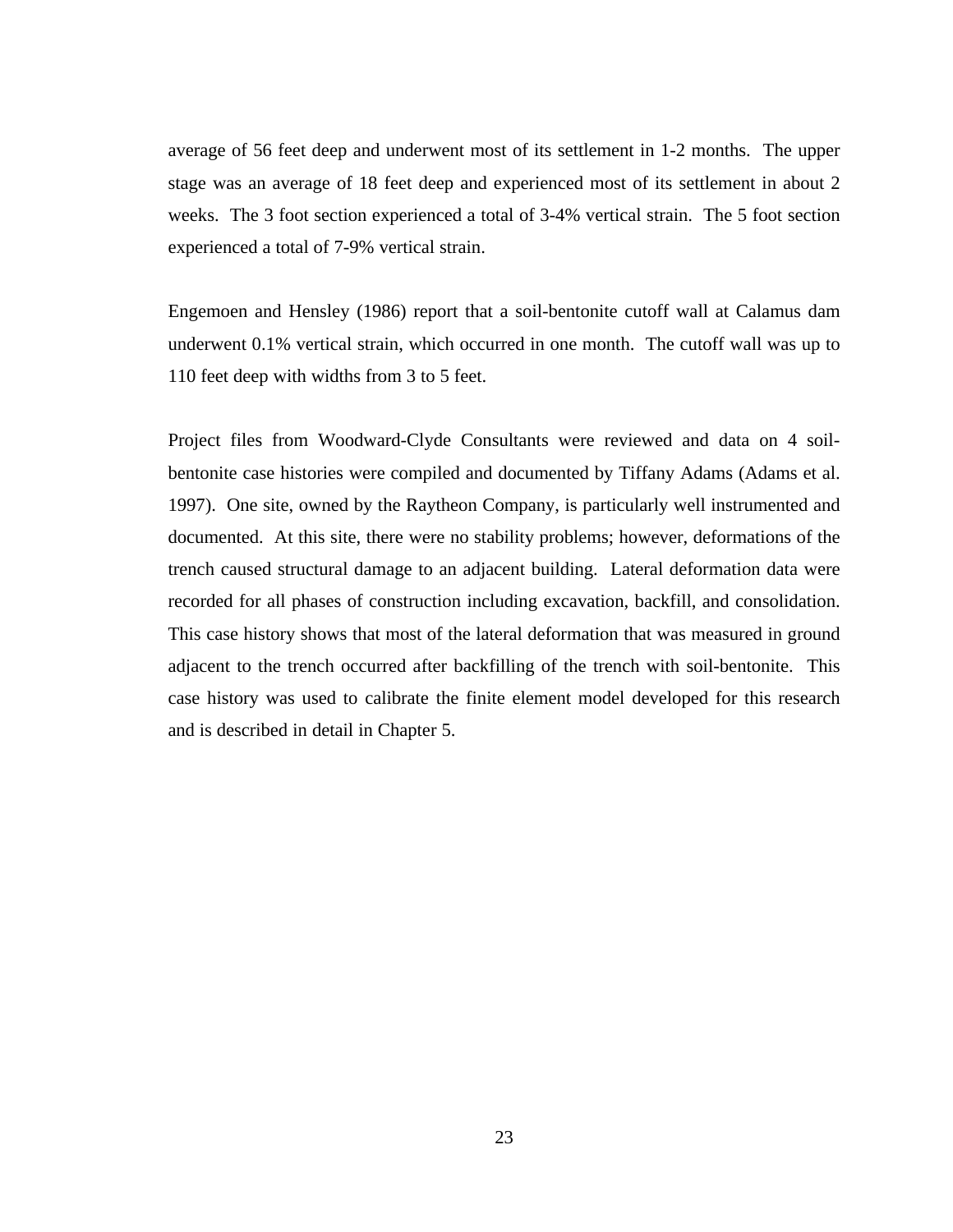

Figure 2.1 Soil-Bentonite Cutoff Wall Construction Process (*Barrier* 1995)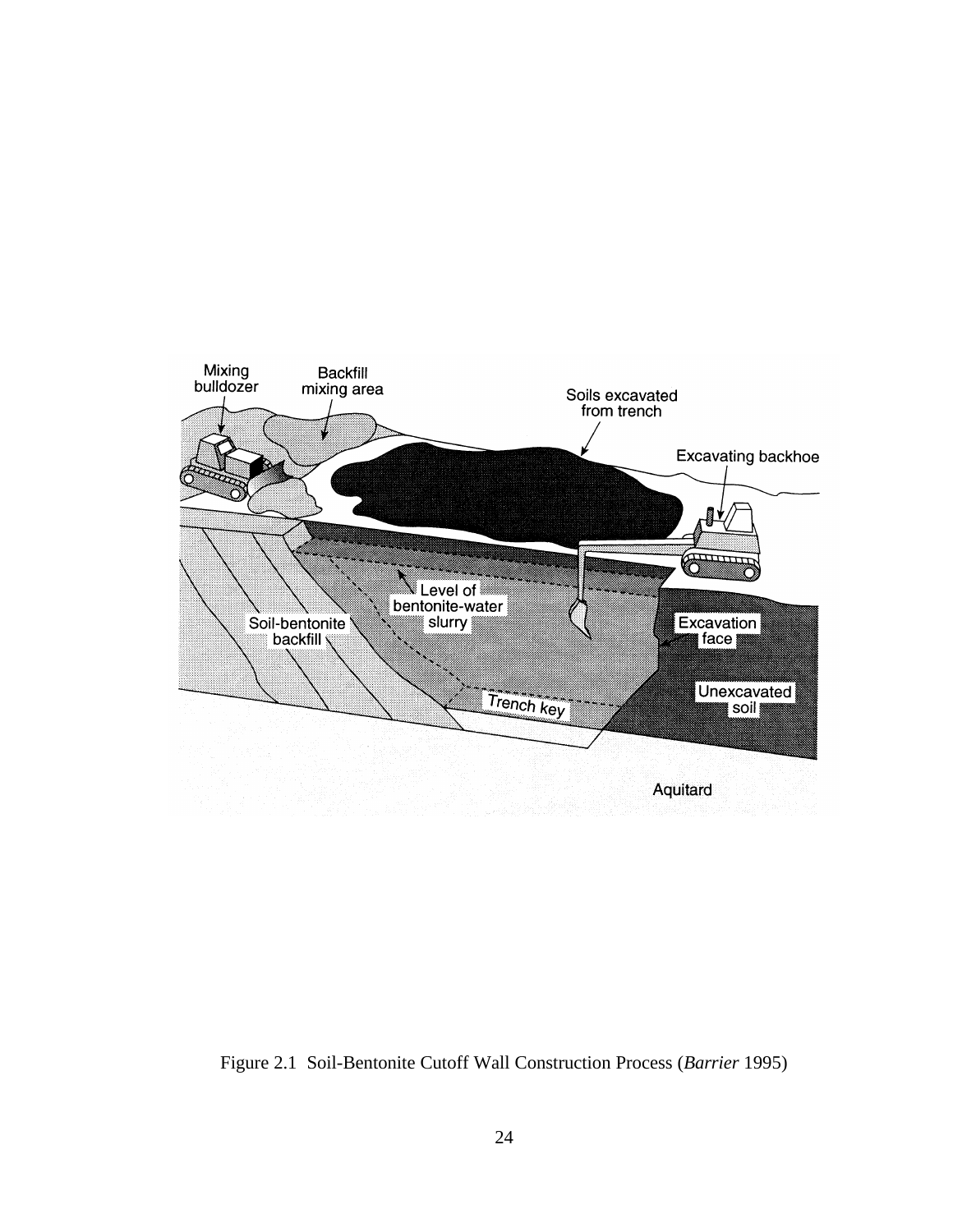

Figure 2.2 Compression Ratio Versus Fines Content for Various Soil-Bentonite Mixtures (D'Appolonia 1980)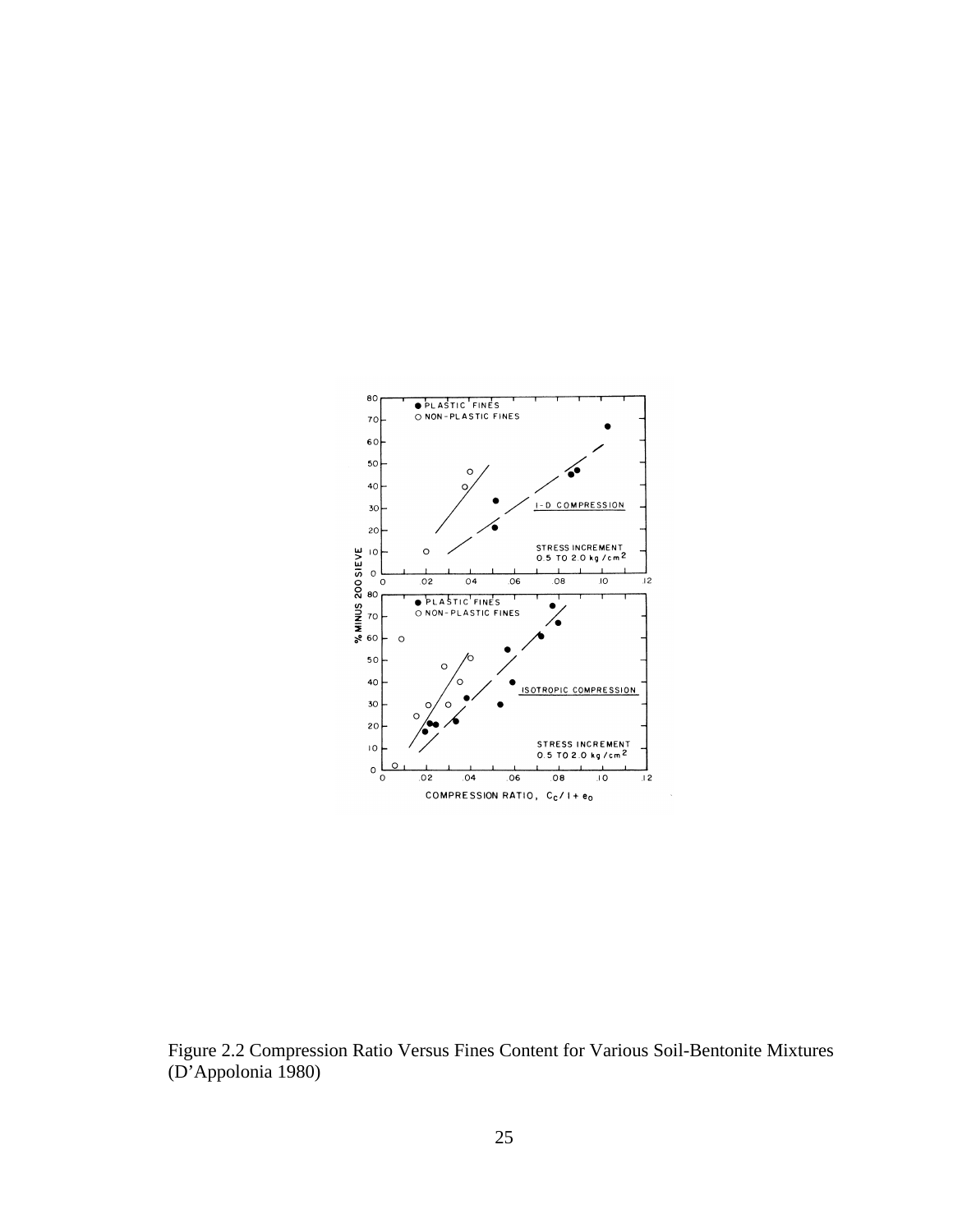

Figure 2.3 Triaxial Test Data on Various Soil-Bentonite Mixtures (D'Appolonia 1980)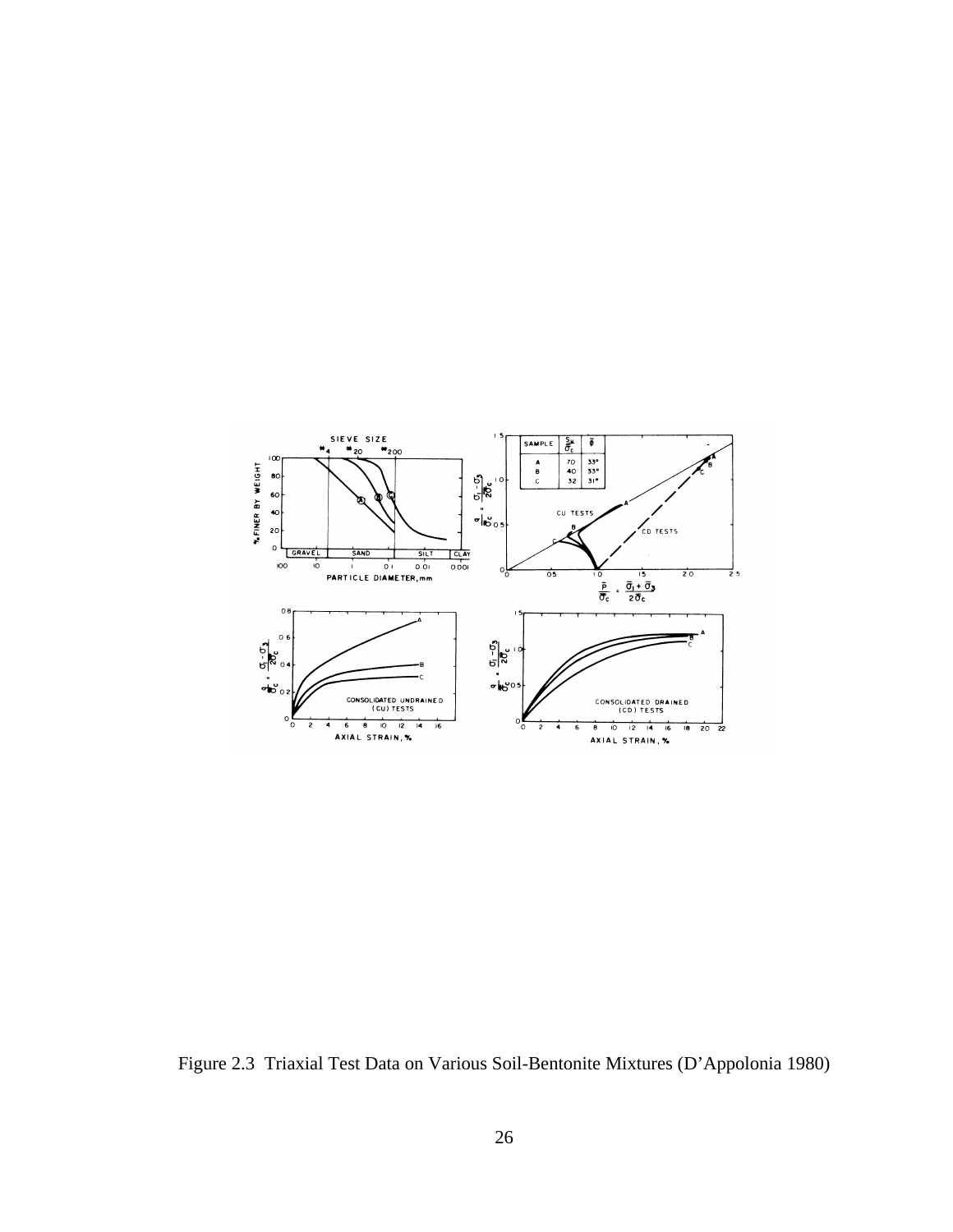

Figure 2.4 Effect of Consolidation Pressure on Hydraulic Conductivity of Soil-Bentonite Mixtures (*Barrier* 1995)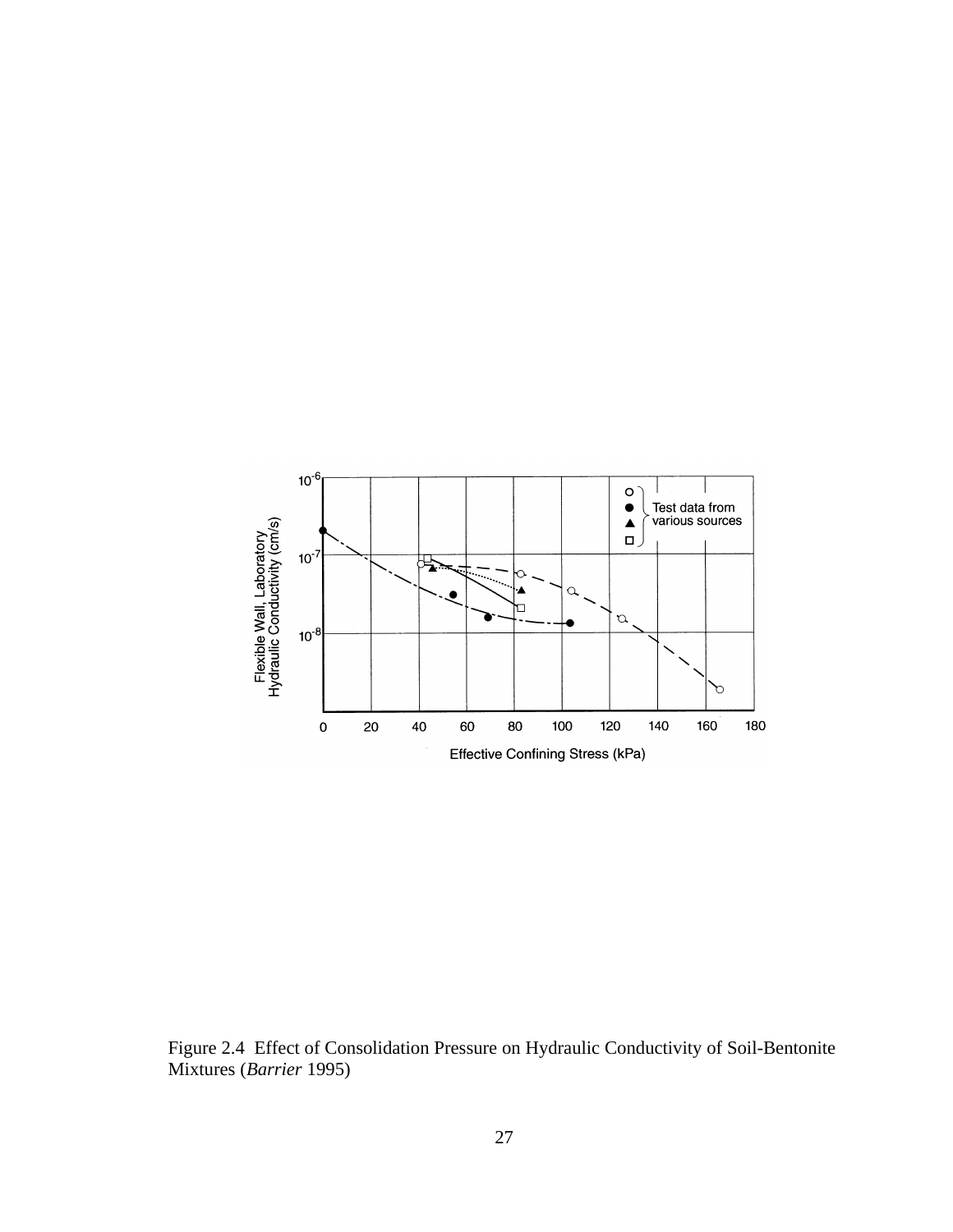

Figure 2.5 Theoretical Predictions of Major Principal Effective Stress in a Soil-Bentonite Cutoff Wall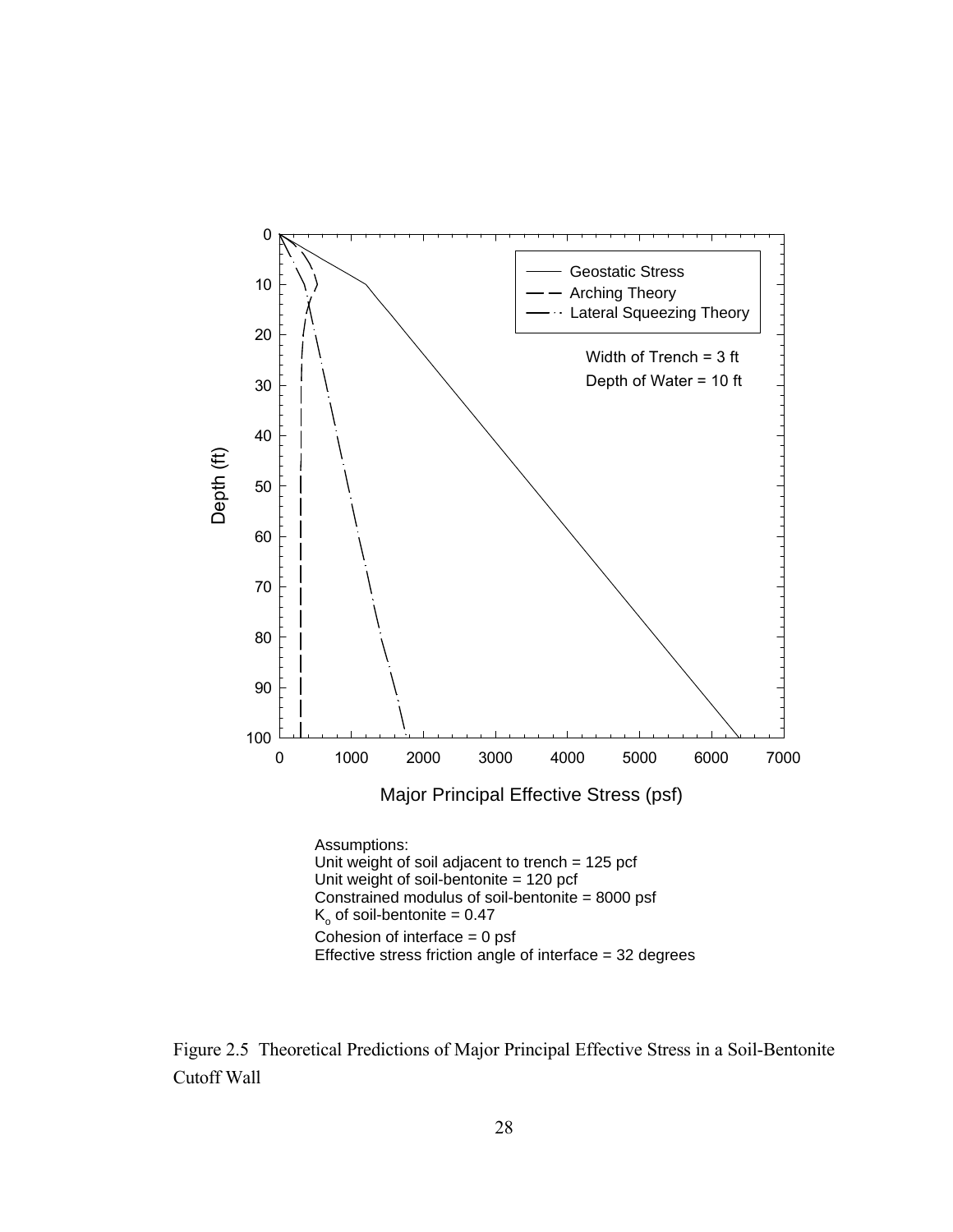

Figure 2.6 Ground Deformations Due to Construction of a Soil-Bentonite Cutfoff Wall (Filz 1996)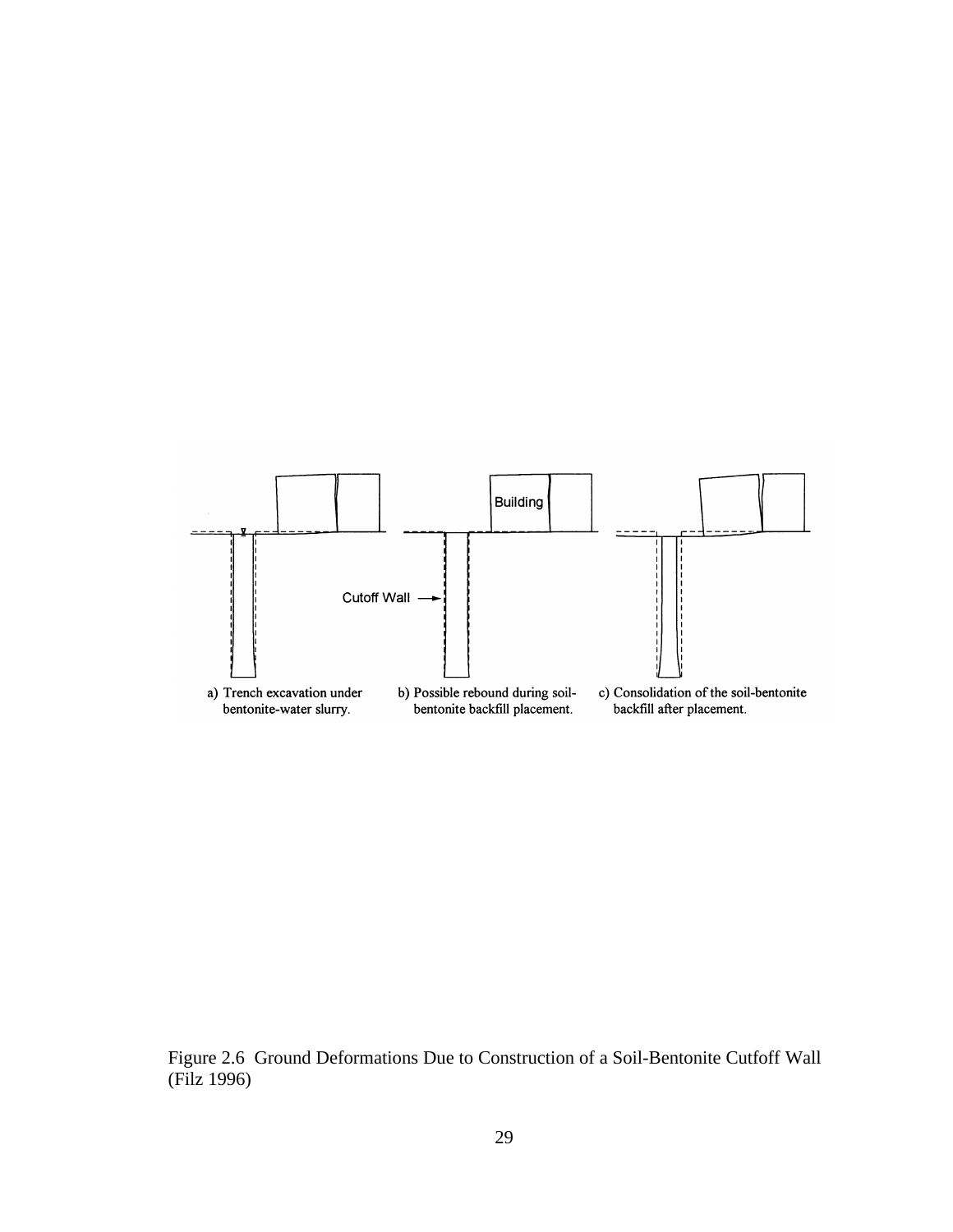

Figure 2.7 Ground Settlement Due to Slurry Trench Excavation (Cowland and Thorley 1985)